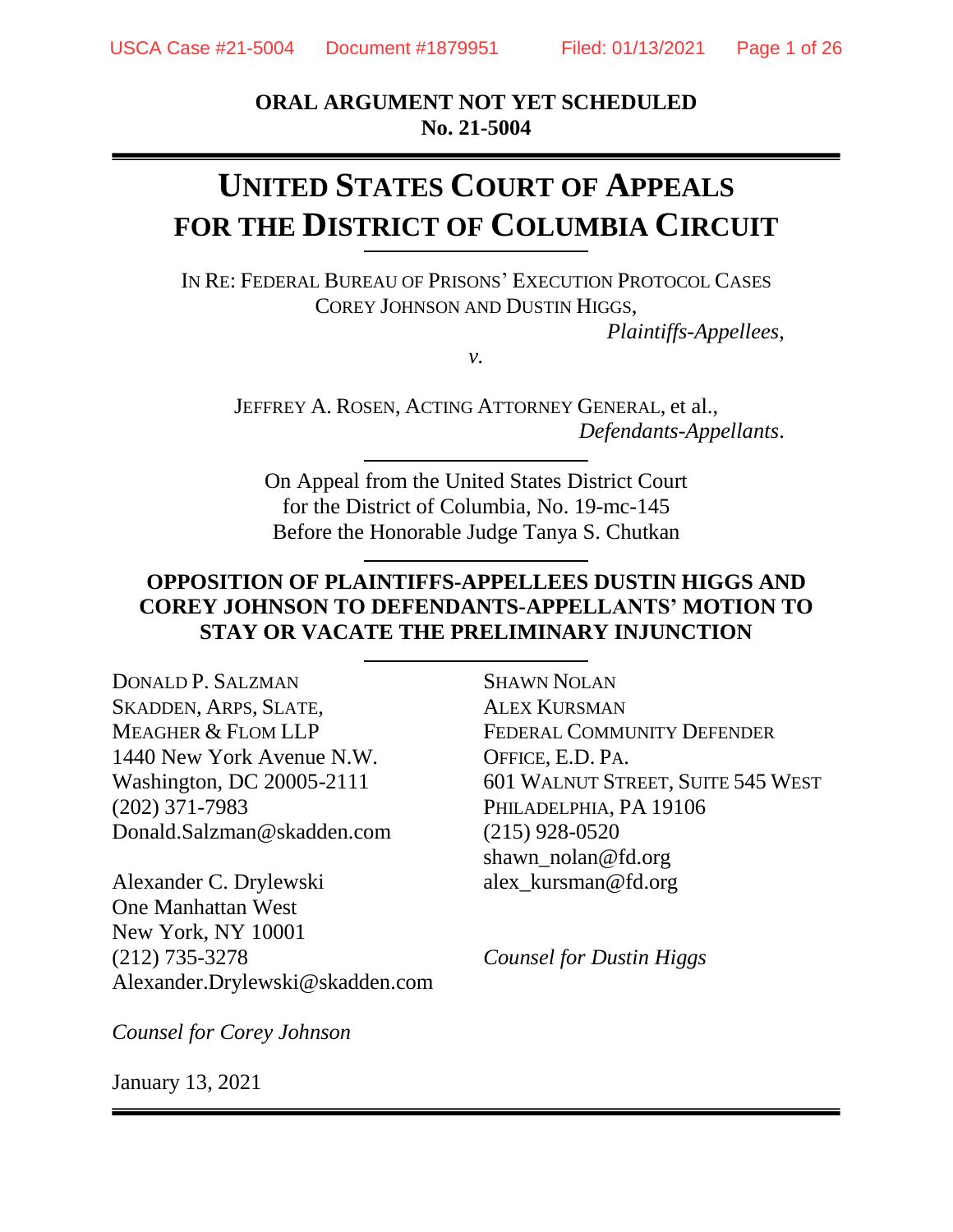#### **INTRODUCTION**

Less than a month after Plaintiffs were informed that they had contracted COVID-19, the district court granted a limited preliminary injunction, enjoining Plaintiffs' executions until March 16, 2021. A31. The district court's ruling was issued after an evidentiary hearing "to assess the credibility of the parties' expert opinions." A3. The court found that based on the evidence, Plaintiffs "have demonstrated that as a result of their COVID-19 infection, they have suffered significant lung damage such that they will experience the effects of flash pulmonary edema one to two seconds after injection and before the pentobarbital has the opportunity to reach the brain." A3.

It is undisputed that both Mr. Higgs and Mr. Johnson have symptomatic COVID infections. It is undisputed that damage to the aveolar capillary membrane is "seen by radiography in . . . at least 79% of patients who have symptomatic COVID-19 infection[.]" A10. It is also undisputed that pentobarbital is caustic. Because pentobarbital is caustic, the high concentration dose, as called for by the execution protocol, will burn the COVID-19 damaged alveoli-capillary membraned in the lungs within a second or two of injection. A11.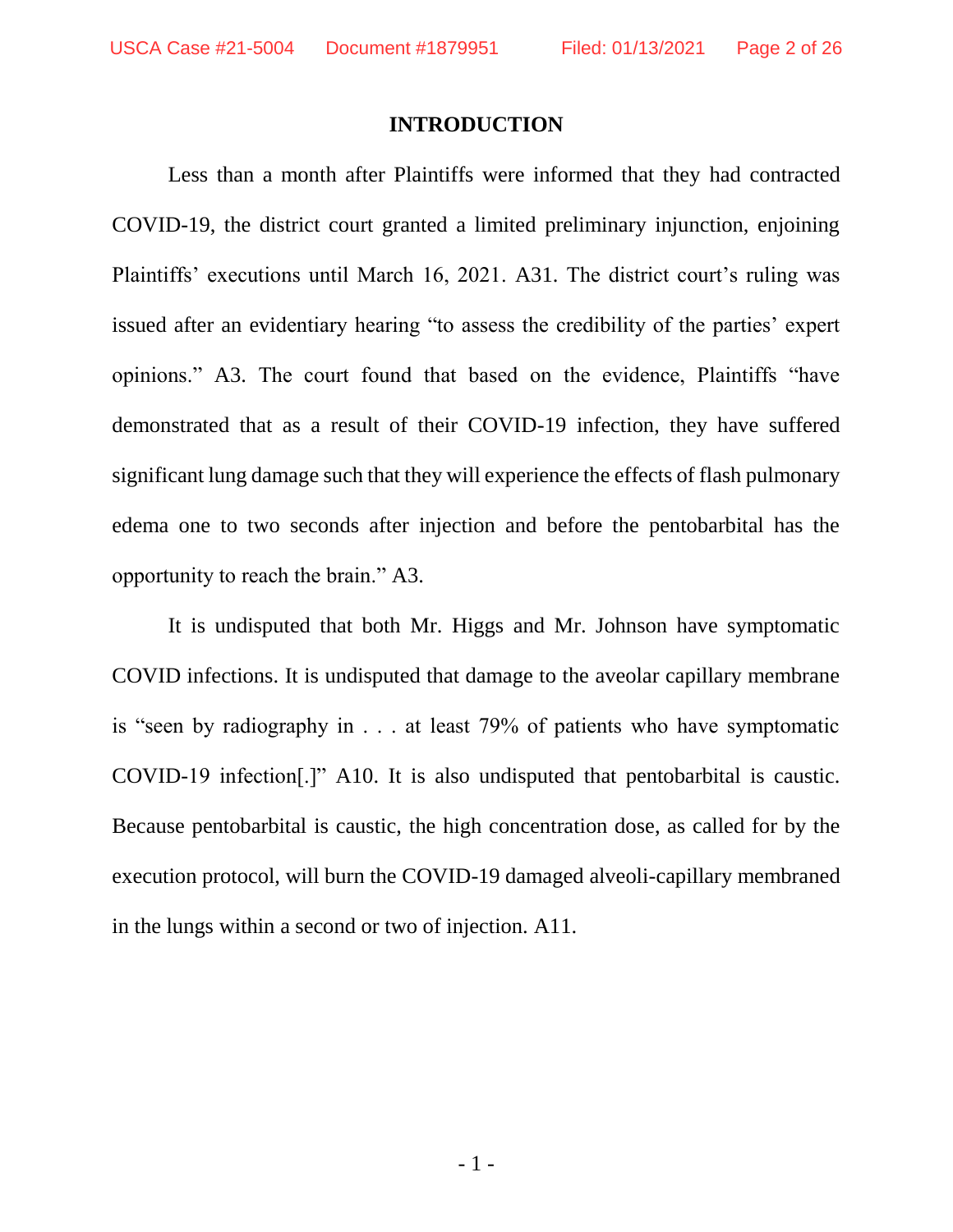This causes flash pulmonary edema, which the district court described as a "sensation of drowning akin to waterboarding". A3, 11. This will happen before pentobarbital reaches the brain, A10, and long before it reaches its peak effects. Thus, plaintiffs will suffer the sensation of drowning akin to waterboarding "anywhere from thirty seconds to two-and-a-half minutes after injection." A11. The Government now asks this Court to upend the district court's careful factual findings and credibility assessments based on little more than its say-so. This request—which does not come close to meeting the "clear error" standard applicable on this appeal should be rejected, and the motion should be denied.

#### **STANDARDS OF REVIEW**

.A stay pending appeal is available "only under extraordinary circumstances," and the "district court's conclusion that a stay is unwarranted is entitled to considerable deference." *Ruckelshaus v. Monsanto Co.*, 463 U.S. 1315, 1316 (1983) (Blackmun, J., in chambers). The Government has not carried its "'heavy burden'" to justify such relief here. *Id.* The Government has not met the four factors for a stay pending appeal: (1) it has not "'made a strong showing that [it] is likely to succeed'"; (2) it will not "'be irreparably injured absent a stay'"; (3) a stay would substantially and irreparably injure Plaintiffs; and (4) a stay is not in the public interest. *Nken v. Holder*, 556 U.S. 418, 434 (2009). Moreover, the district court's factual findings may be overturned only "upon a finding of clear error." *Mills v. District of Columbia*,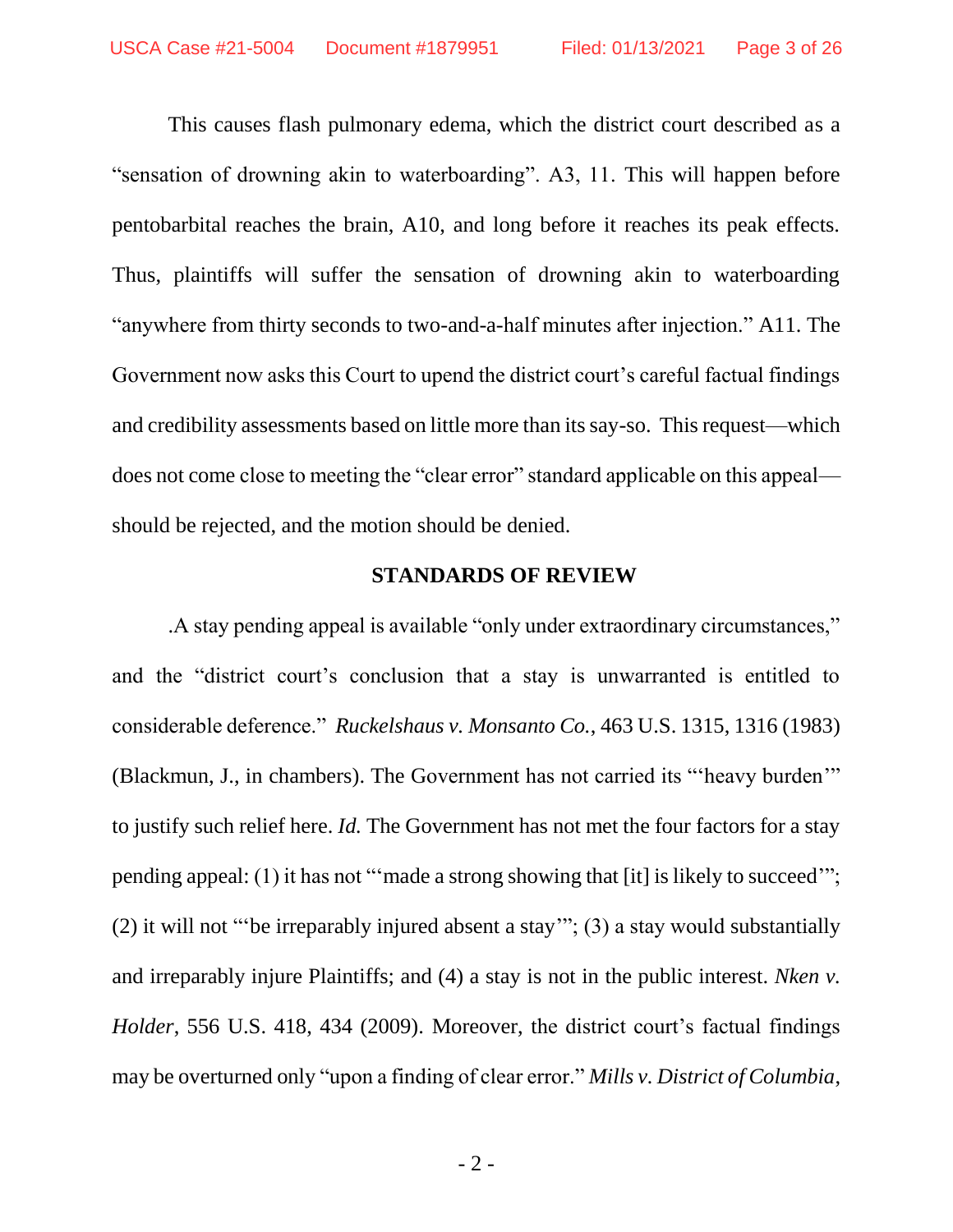571 F.3d 1304, 1308 (D.C. Cir. 2007); *see Atlas Air, Inc. v. Int'l Bhd. of Teamsters*, 928 F.3d 1102, 1112 (D.C. Cir. 2019) ("We review the issuance of a preliminary injunction for abuse of discretion, although we review the court's underlying legal conclusions de novo and factual findings for clear error.").

#### **FACTUAL STATEMENT**

On November 20, 2020, Defendants notified Plaintiffs that their executions were scheduled for January 14, 2021 and January 15, 2021, respectively. Dkt. #330. Less than a month before their scheduled executions, both Plaintiffs tested positive for COVID-19. Mr. Higgs tested positive on December 16, and the Bureau of Prisons notified him on December 17. Dkt. #369-2. That same date, counsel for Mr. Higgs informed the district court of Mr. Higgs's COVID-19 diagnosis, and five days later, on December 22, Mr. Higgs filed an amended and supplemental complaint along with a motion for preliminary injunction barring his execution based on this diagnosis. Dkt. #369-1 at 2; Dkt. #369-5. Mr. Johnson filed his supplemental complaint and motion for preliminary injunction on December 23, within five days of learning of his own COVID-19 diagnosis on December 18. Dkt. #372-1, #373-1. These filings were supported by three new declarations from expert witnesses. Dkt. #369-3; #369-4; #372-4.

On December 28, the court ordered Defendants to respond to Plaintiffs' motions for preliminary injunction by December 31, and on January 1, the court

- 3 -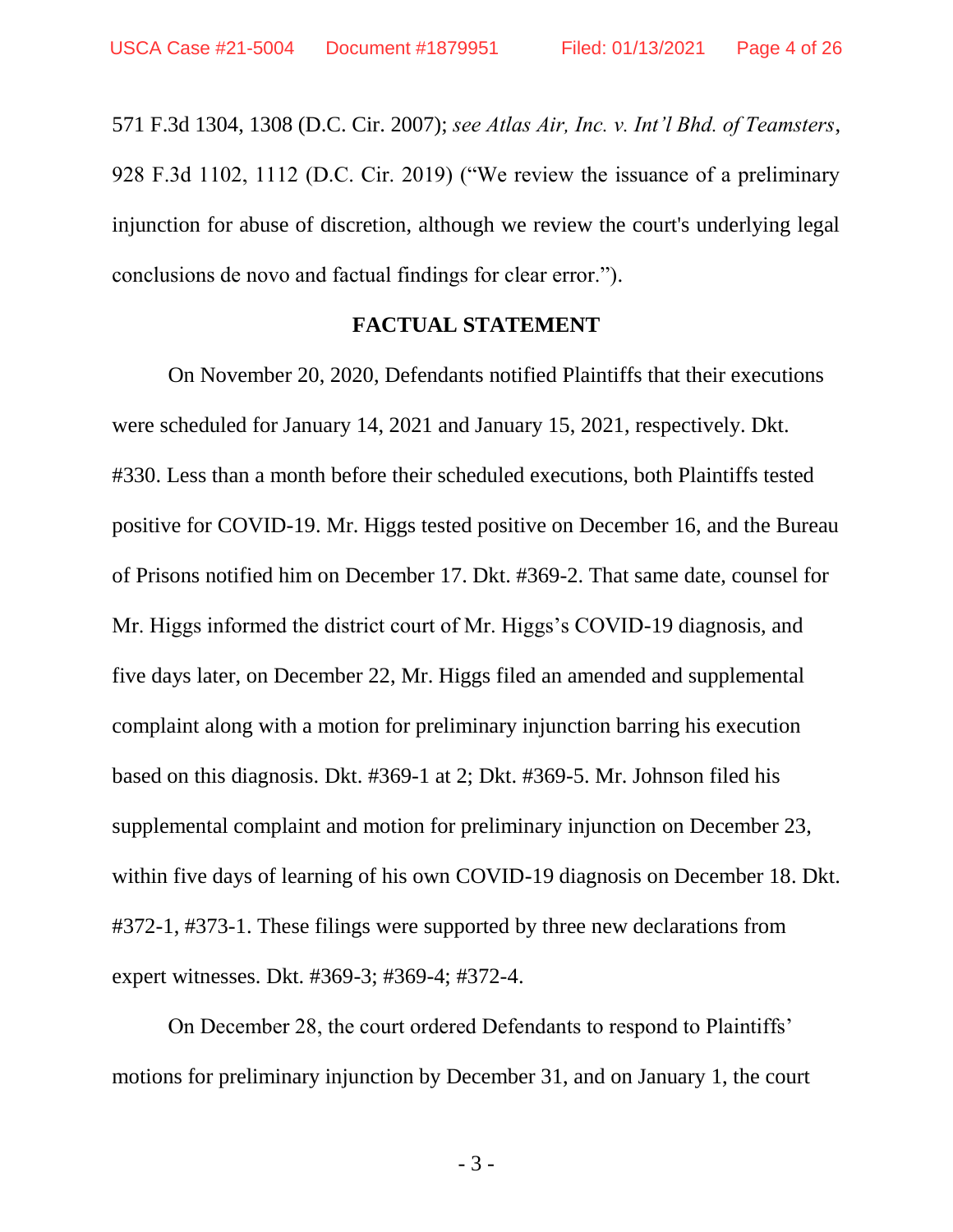scheduled a two-day evidentiary hearing for January 4 and 5, 2021. Plaintiffs filed a reply to Defendants' opposition on January 3. Dr. Kendall von Crowns testified on January 4, 2021, and Drs. Todd Locher, Michael Stephen, and Gail Van Norman testified on January 5. "Based on the declarations and live testimony," the district court found that "Higgs has shown that if his execution proceeds as scheduled—less than a month after his COVID-19 diagnosis—*he will suffer* flash pulmonary edema within one or two seconds of injection but before the pentobarbital reaches the brain and renders him unconscious." A16 (emphasis added). This will subject Mr. Higgs "to a sensation akin to waterboarding[.]" *Id.* at 3. The district court also found it "undisputed that Johnson is suffering from symptoms of COVID-19" causing "damage to his alveoli-capillary membrane," and concluded that if Mr. Johnson were to be executed on January 14, pentobarbital would "burn the alveoli-capillary membrane which has already been damaged from COVID-19, triggering flash pulmonary edema, all before the pentobarbital even reaches [Mr. Johnson's] brain and begins to have an anesthetizing effect." A17.

In reaching these conclusions, the court credited Dr. Van Norman's "highly credible" testimony that "inmates with lung damage from COVID-19 will experience flash pulmonary edema within a second or two after injection" because "COVID-19 causes severe damage to . . . the aveolar-capillary membrane," and

- 4 -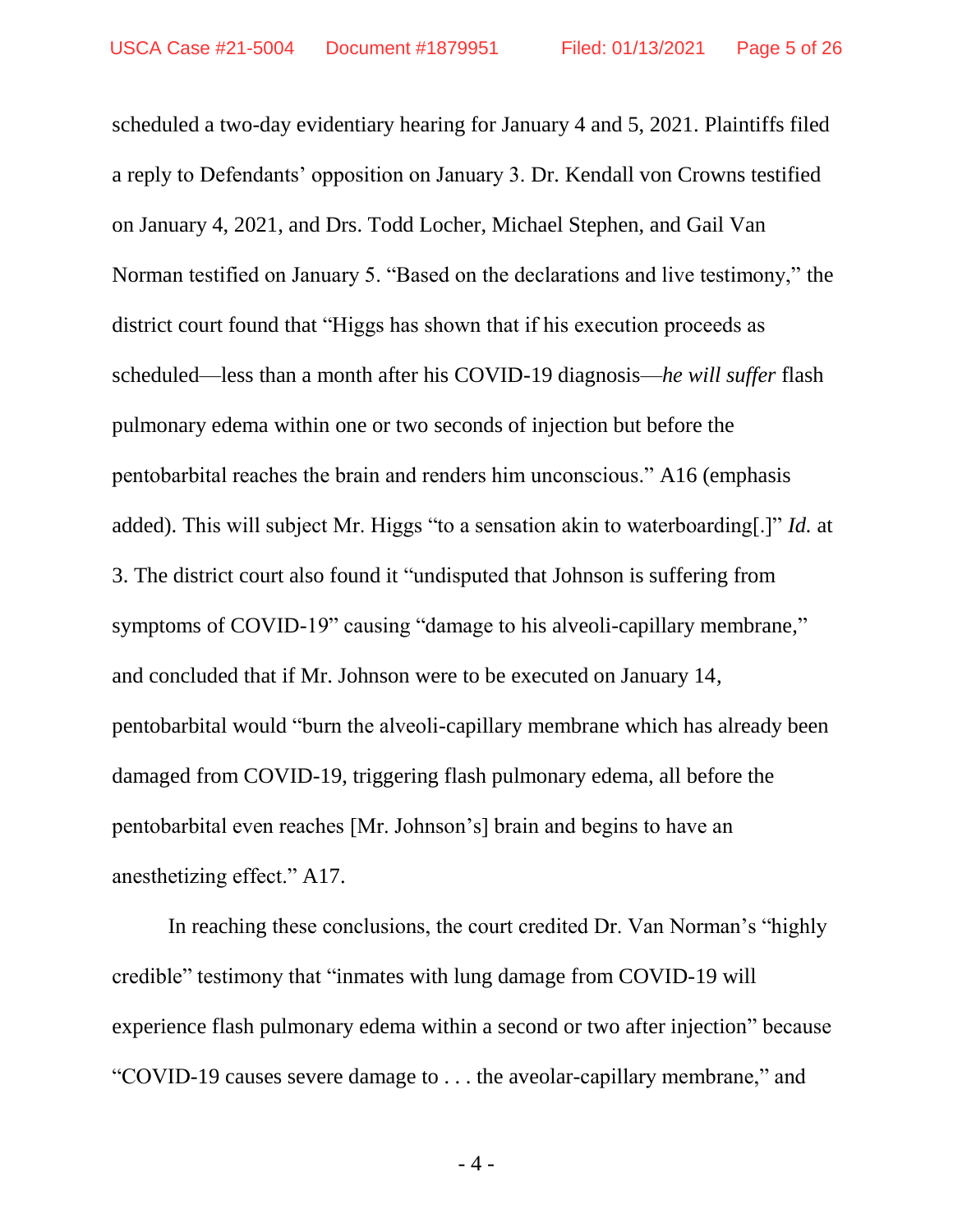pentobarbital is caustic such that "a high concentration dose will burn the [already damaged] alveoli-capillary membrane in the lungs within a second or two of injection." *Id.* at 10-11 (quoting Dkt. #389, Hr'g at 192).

The court found further that "[a] person with COVID-19 related lung damage will experience flash pulmonary edema before the pentobarbital reaches the brain," *id.* at 11, because the onset of action of pentobarbital is not synonymous with the point at which it renders a person insensate. *Id.*; *see also* Dkt. #389, Hr'g at 149 ("[T]he inmate is virtually certain to be sensate during parts of the execution that include the stages in which the lungs are flooding with fluid due to prior damage with COVID-19."). As Dr. Van Norman explained, although "some textbooks indicate that pentobarbital onset is anywhere from 30 seconds to two and a half minutes," Dkt. #389, Hr'g at 150, "the clinical effect" that renders a person insensate "occurs later than the onset," *id.* at 151. Given that pentobarbital "takes longer to reach peak effectiveness" than its initial onset, the district court found that Plaintiffs "will suffer the effects of flash pulmonary edema anywhere from thirty seconds to two-and-a-half minutes after injection." A11.

The district court also credited Dr. Stephen's "particularly persuasive and helpful" testimony that "Higgs' alveoli-capillary membrane has already been breached by COVID-19 particles, and white blood cells are flooding into his lungs to combat them." A13. This flood of viral particles and inflammatory white blood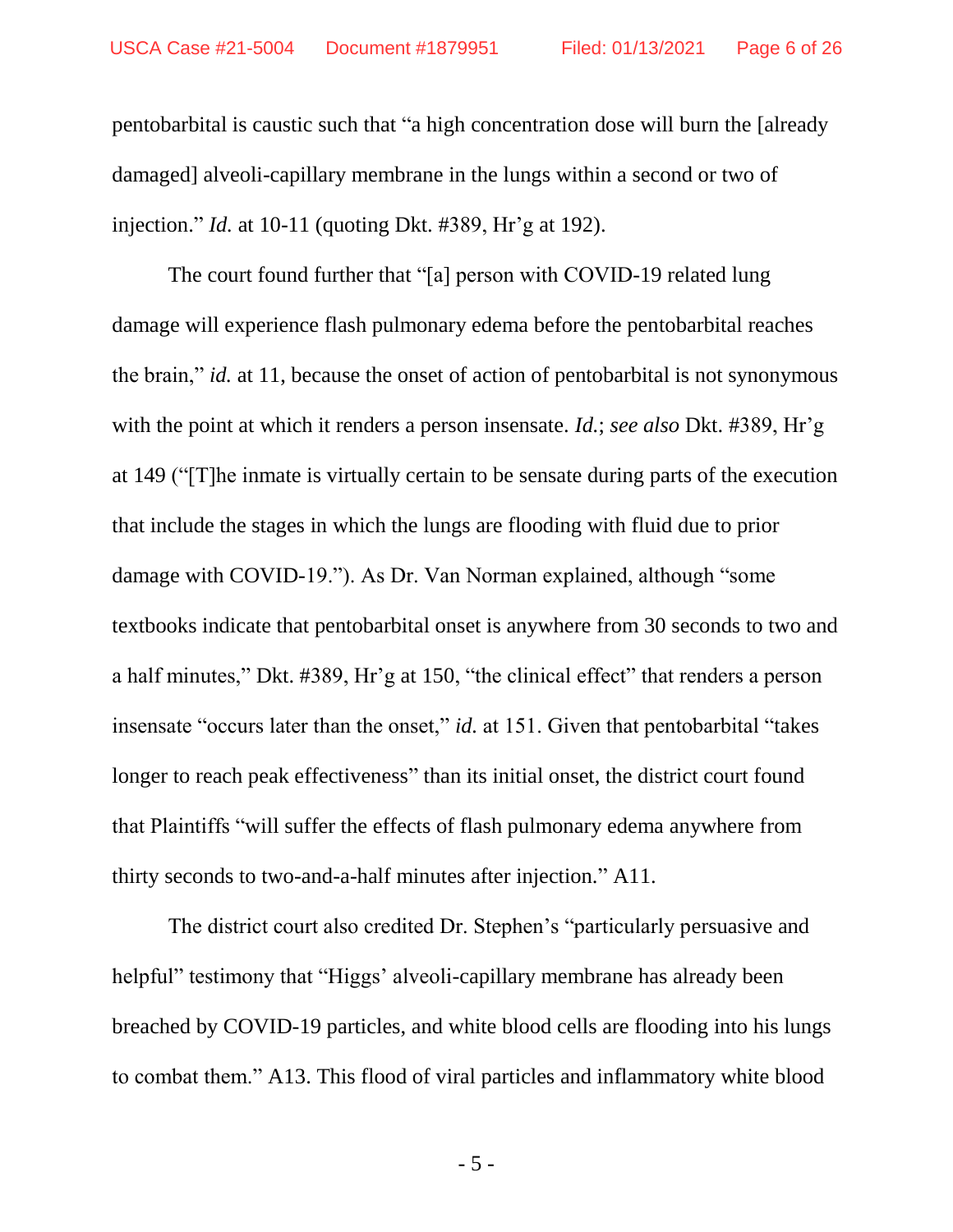cells "places Higgs at high risk for pulmonary edema" because Higgs's heart has to "pump[] very hard to supply blood to the inflamed parts of the lung." *Id.* (citing Dkt. #389, Hr'g at 98. The district court described this condition as "readily apparent" from a comparison of Higgs's x-rays from October 18, 2018, and December 30, 2020, which reveals increased right-lung opacity in the form of interstitial markings that are "more visible as a result of inflammation caused by 'viral pneumonia from COVID-19.'" *Id.* (quoting Dkt. #389, Hr'g at 97); *see also*  A15 (noting that "one does not have to be an expert to see" that "the right lung in the 2020 image has more prevalent cloudier streaks when compared to the same lung in  $2018$ ").<sup>1</sup>

The district court was "unpersuaded" by the rebuttal testimony offered by Dr. Todd Locher. With respect to Dr. Locher's statement that "there is no evidence in the medical literature suggesting an injection with pentobarbital would somehow

l

 $1$  Defendants denied Mr. Johnson's request that an X-ray or CT scan be performed, as the District Court recognized. A17. Nonetheless, the district court found as a factual matter that such examinations were very likely to reveal extensive lung damage in light of Mr. Johnson's undisputed COVID-19 symptoms and the results of Mr. Higgs's chest x-ray. A16-18. As a matter of logic and fundamental fairness, Defendants cannot refuse to provide these tests while at the same time arguing that the lack of such tests counsels in their favor. *See Ernst v. City of Chi.*, No. 08 C 4370, 2018 WL 6725866, at \*19 n.45 (N.D. Ill. Dec. 21, 2018) ("The court notes that this evidence would have been under the exclusive control of the Defendant, and the court will not penalize Plaintiffs for data that Defendants failed to provide to their own expert.")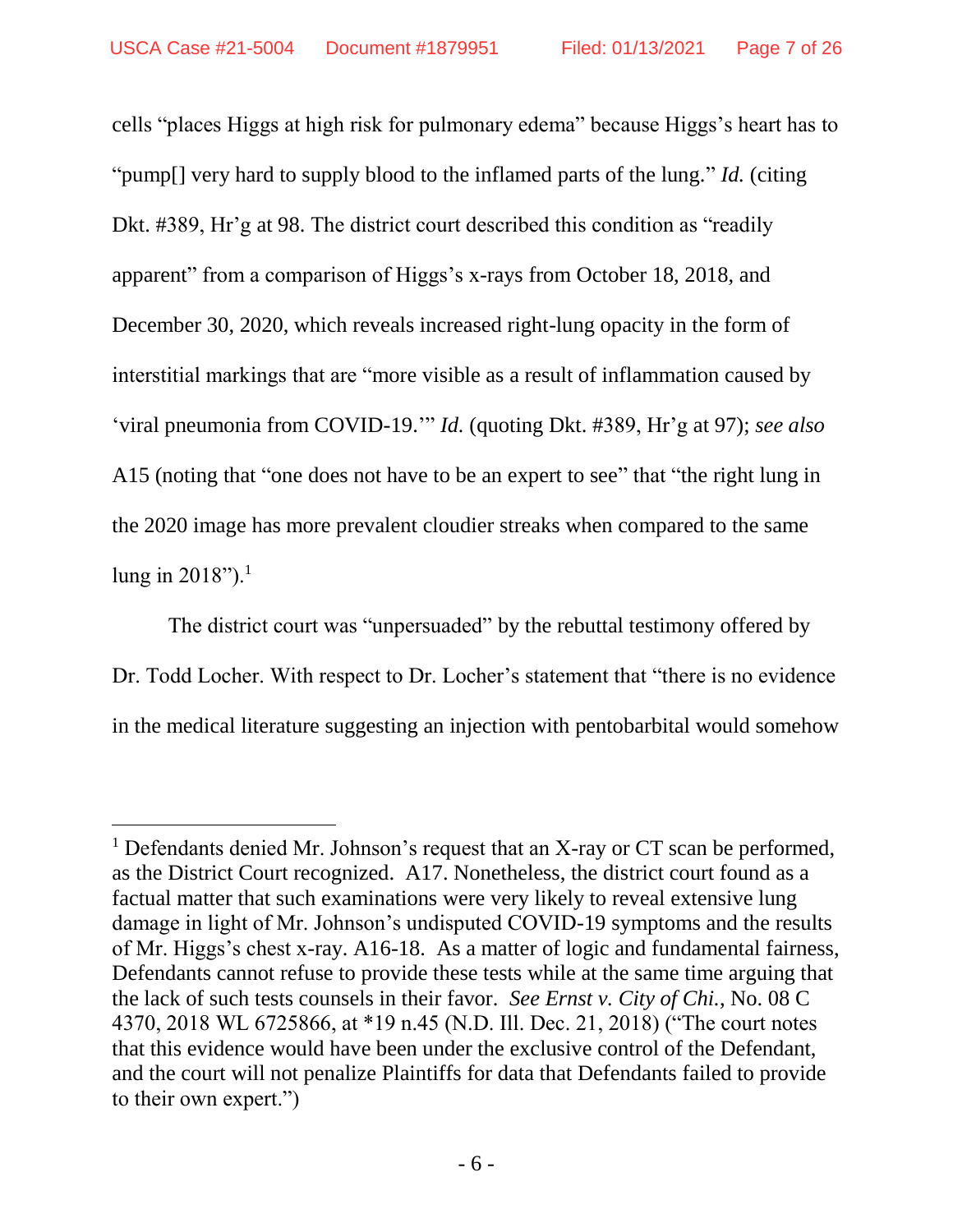exacerbate symptoms or physiologic abnormalities in patients with COVID-19," *id.* at 14 (quoting Dkt. #381-1 at  $\P$  11), the court found that, "Dr. Van Norman" explained that there are no such studies because no physician or scientist has administered massive overdoes of intravenous pentobarbital to COVID-19 patients." *Id*. at 11. With respect to Dr. Locher's opinion that "any findings on a CT scan would likely be minor in view of a normal chest x-ray," *id.* at 14 (quoting Dkt. #381-1 at  $\P$  11), the court questioned his assertion that a relatively more accurate measurement would not reveal useful information beyond that captured in a relatively less accurate measurement. *Id.*

The court found that "Dr. Locher's live testimony cast further doubt on his credibility" because multiple inaccuracies in his sworn declaration made it "unclear how closely [Dr. Locher] had reviewed the relevant medical records." *Id.* These inaccuracies included, for example, "that Higgs was not experiencing any symptoms" on multiple dates in late December despite the fact that BOP medical records "clearly indicate" that he was. A14-15.

Finally, the district court found that Dr. Antognini's declaration "did not adequately refute Dr. Van Norman's opinions." A12. The court described Dr. Antognini's opinions as "conclusory" because he cited only "two studies in his entire declaration, neither of which involved COVID-19." *Id.* Further, Dr. Antognini's declaration "does not address Dr. Van Norman's explanation that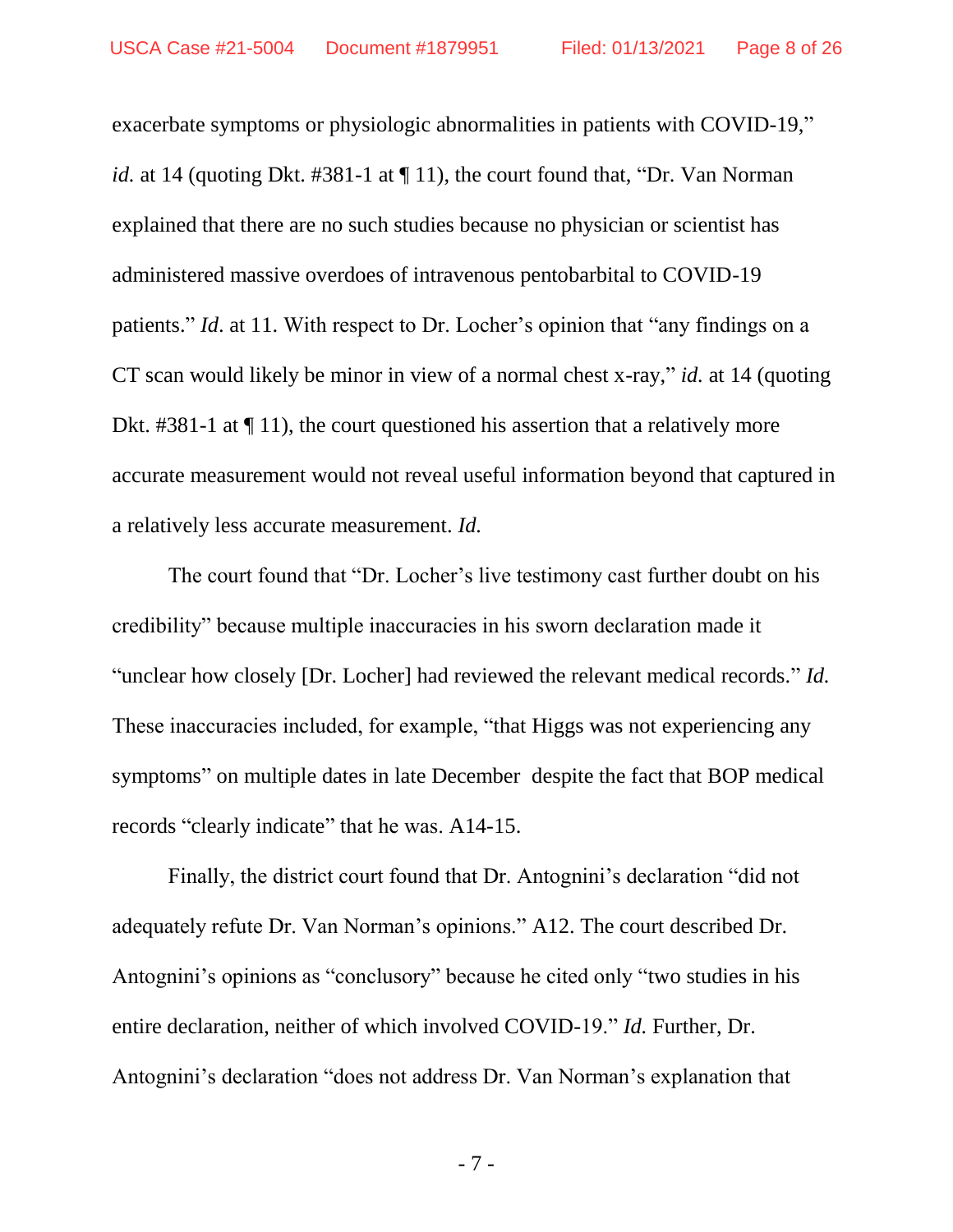injected pentobarbital will begin to attack damaged lungs before it reaches the brain, and Dr. Antognini did not proffer how long it would take for an inmate to be rendered unconscious." *Id.*

#### **ARGUMENT**

## **I. THE GOVERNMENT IS NOT LIKELY TO SUCCEED ON THE MERITS**

# **A. The district court correctly found an Eighth Amendment violation based on the certainty that Plaintiffs will consciously suffer flash pulmonary edema.**

As the district court recognized, Plaintiffs' claims require them to show that the Government's protocol is "sure or very likely to cause serious illness and needless suffering," and give rise to "sufficiently imminent dangers." A8 (quoting *Baze v. Rees*, 553 U.S. 35, 49-50 (2008)). The prisoner must demonstrate a "substantial risk of serious harm" such that prison officials cannot later plead that they were "subjectively blameless." *Baze*, 553 U.S. at 50.

The harm at issue here is the conscious experience of COVID-accelerated flash pulmonary edema, which is "a medical condition in which fluid rapidly accumulates in the lungs causing respiratory distress and sensation of drowning and asphyxiation." *In re Federal Bureau of Prisons' Execution Protocol Cases*, 980 F.3d 123, 131 (D.C. Cir. 2020). The district court credited testimony that, within a second or two of injection, highly caustic and concentrated pentobarbital will burn the already COVID-damaged alveoli-capillary membrane in the lungs,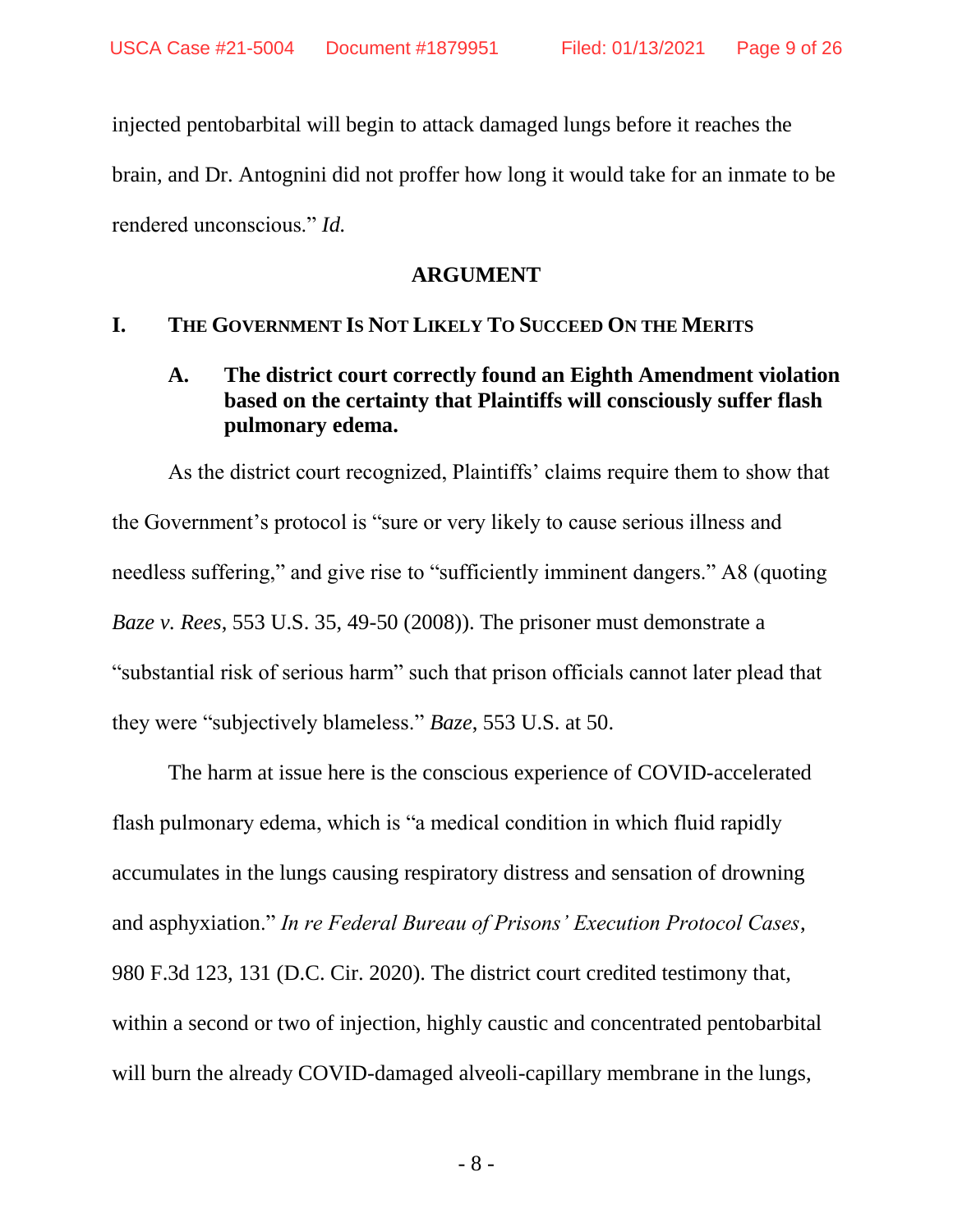leading Plaintiffs to experience flash pulmonary edema immediately – and before the pentobarbital even reaches the brain, let alone before the 30 seconds to twoand-a-half minutes before the drug starts to take effect. A3, A11, A16.

Flash pulmonary edema creates "a sensation of drowning akin to waterboarding." A3. Dr. Van Norman explained that "not being able to breathe during drowning or asphyxiation is one of the most powerful, excruciating feelings known to man." Dkt. #24 at 34. That same sensation "is deliberately elicited in the 'enhanced interrogation technique' called waterboarding, which is . . . a form of torture." *Id.*

Citing *Bucklew v. Precythe*, 139 S. Ct. 1112 (2019), the Government argues that the Eighth Amendment is indifferent to a "brief" period of excruciating pain, including 30-60 seconds of conscious drowning. Mot. at 15-18. The Government is wrong in two respects. First, the district court found that Plaintiffs would consciously experience flash edema for up to two-and-a-half minutes. It based that finding on Dr. Van Norman's testimony that pentobarbital only *starts* to act on the brain within 30 seconds to two-and-a-half minutes after injection but does not have its peak effect until later. A11. The Government insists that the district court "clearly erred" by accepting Dr. Van Norman's testimony, Mot. at 17, but it does not explain why. The district court credited the testimony of a board-certified specialist whose expertise concerns the effects of anesthetic drugs on the brain.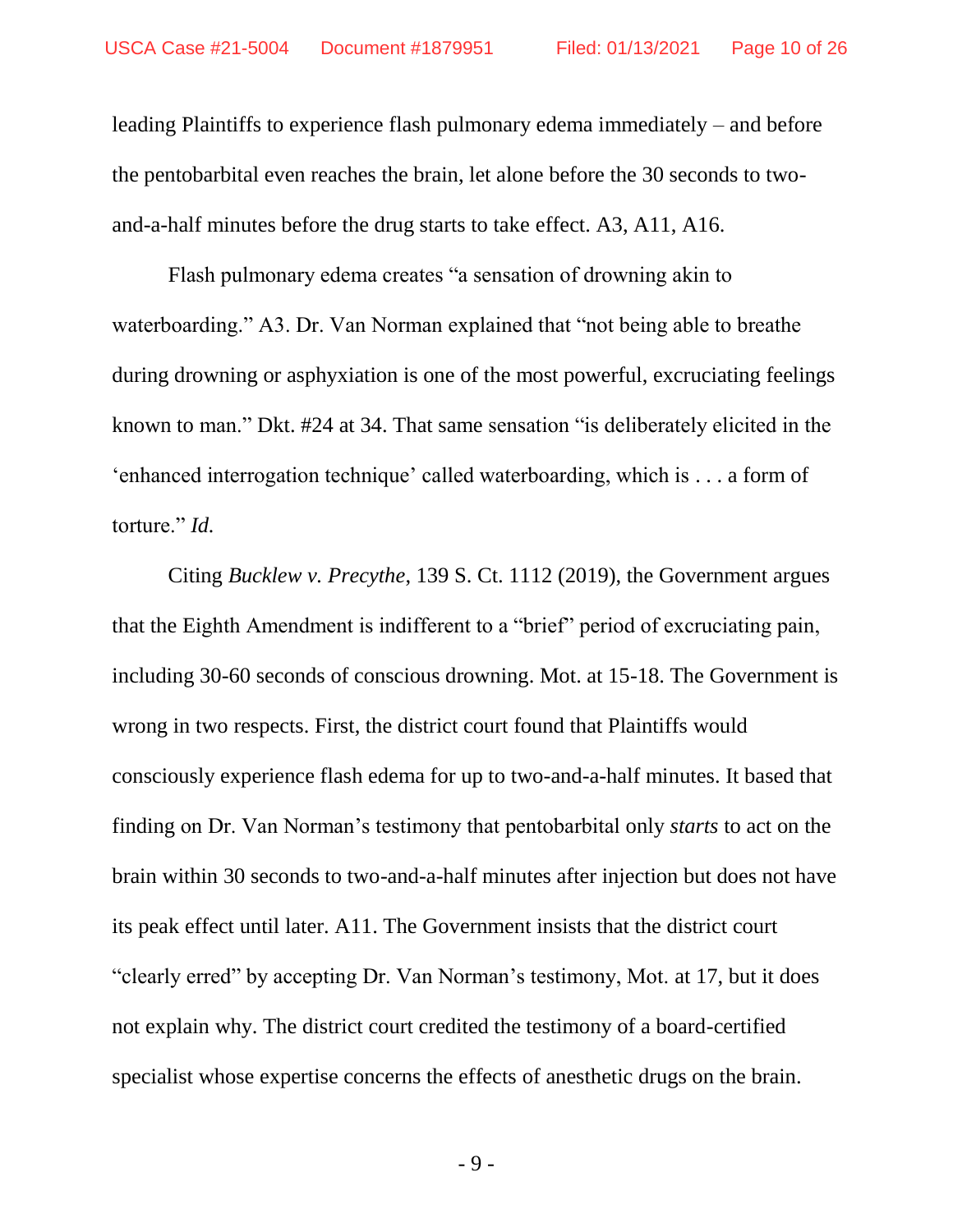The Government cannot show that the district court's finding is "without substantial evidentiary support." *Atlas Air*, 928 F.3d at 1112.

Second, the Government misreads *Bucklew*. At no point did *Bucklew* hold that any particular period of excruciating suffering is a non-event for Eighth Amendment purposes, including the 20-30 second period that the Court considered there. The Court ruled only that the prisoner's alternative (nitrogen hypoxia) did not appreciably reduce the duration of suffering, not that the suffering itself was constitutionally inconsequential. *See id.* at 1132.

The Government argues that flash pulmonary edema is no worse than hanging, which has been constitutional for centuries. A17 (citing *Bucklew*, 139 S. Ct. at 1124; *Barr v. Lee*, 140 S. Ct. 2590, 2591 (2020)). But *Bucklew* explained that hanging "was not considered cruel because that risk was thought – by comparison to other known methods – to involve no more pain that was reasonably necessary to impose a lawful death sentence. *Bucklew*, 139 S. Ct. at 1127. In *Lee,*  the Court implied that hanging does involve more pain than is reasonably necessary, explaining that lethal injection was "thought to be less painful and more humane than traditional methods, like hanging." *Lee*, 140 S. Ct. at 2591. Here, when compared to the proffered alternatives, i.e., addition of an analgesic, the administration of five grams of pentobarbital, which the district court found will cause minutes of "drowning akin to waterboarding[,]" cruelly superadds pain. And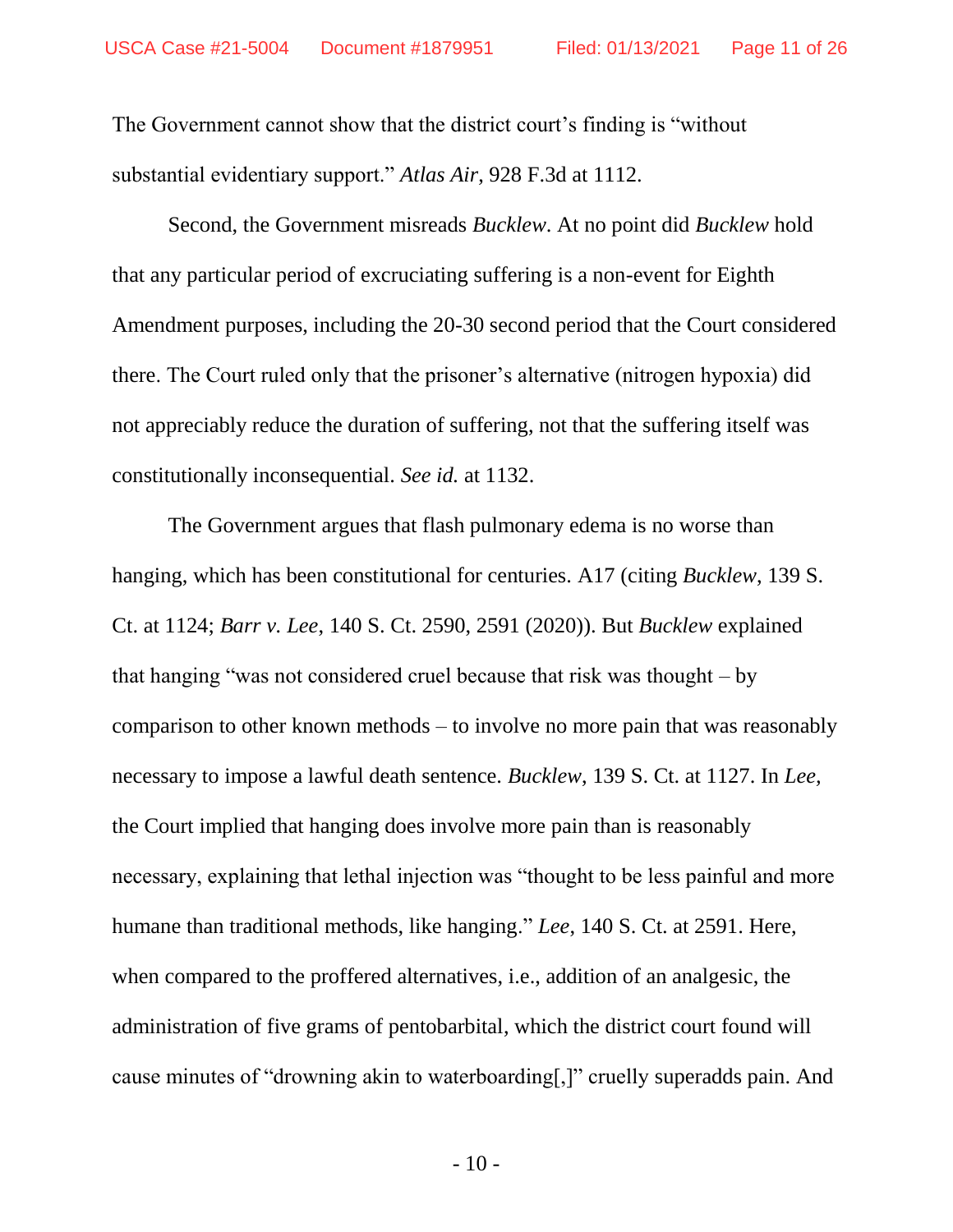while hanging caused death "sometimes through 'suffocation, which could take several minutes,'" A17, the district court found that it is certain that execution by the lethal injection protocol will subject Plaintiffs to the conscious experience of minutes of flash pulmonary edema.

Nor does it help the Government to rely on the Sixth Circuit's opinion in *In re Ohio Execution Protocol Litig*., 946 F.3d 287, 298 (6th Cir. 2019), for the proposition that the Eighth Amendment is indifferent to flash pulmonary edema because it resembles the effects of botched hangings that the courts have tolerated. For one thing, the district court recognized that this Court's precedent is to the contrary. *See Execution Protocol Cases*, 980 F.3d at 132 (holding that flash pulmonary edema may give rise to an Eighth Amendment claim); A2 n.1. For another, the Government misreads the Sixth Circuit's ruling. The court's casual remark that the sensation of drowning and asphyxiation "looks a lot like the risks of pain associated with hanging" does not establish that flash pulmonary edema is per se constitutional. *See Ohio Execution Protocol*, 946 F.3d at 290.

## **B. The District Court properly found that Plaintiffs are sure or very likely to experience needless suffering during their executions**

### **1. The District Court applied the proper standard.**

Defendants argue that the district court improperly applied a preponderance of the evidence standard and "failed to determine whether inmates have carried their burden of providing evidence that the challenged method is *sure or very likely*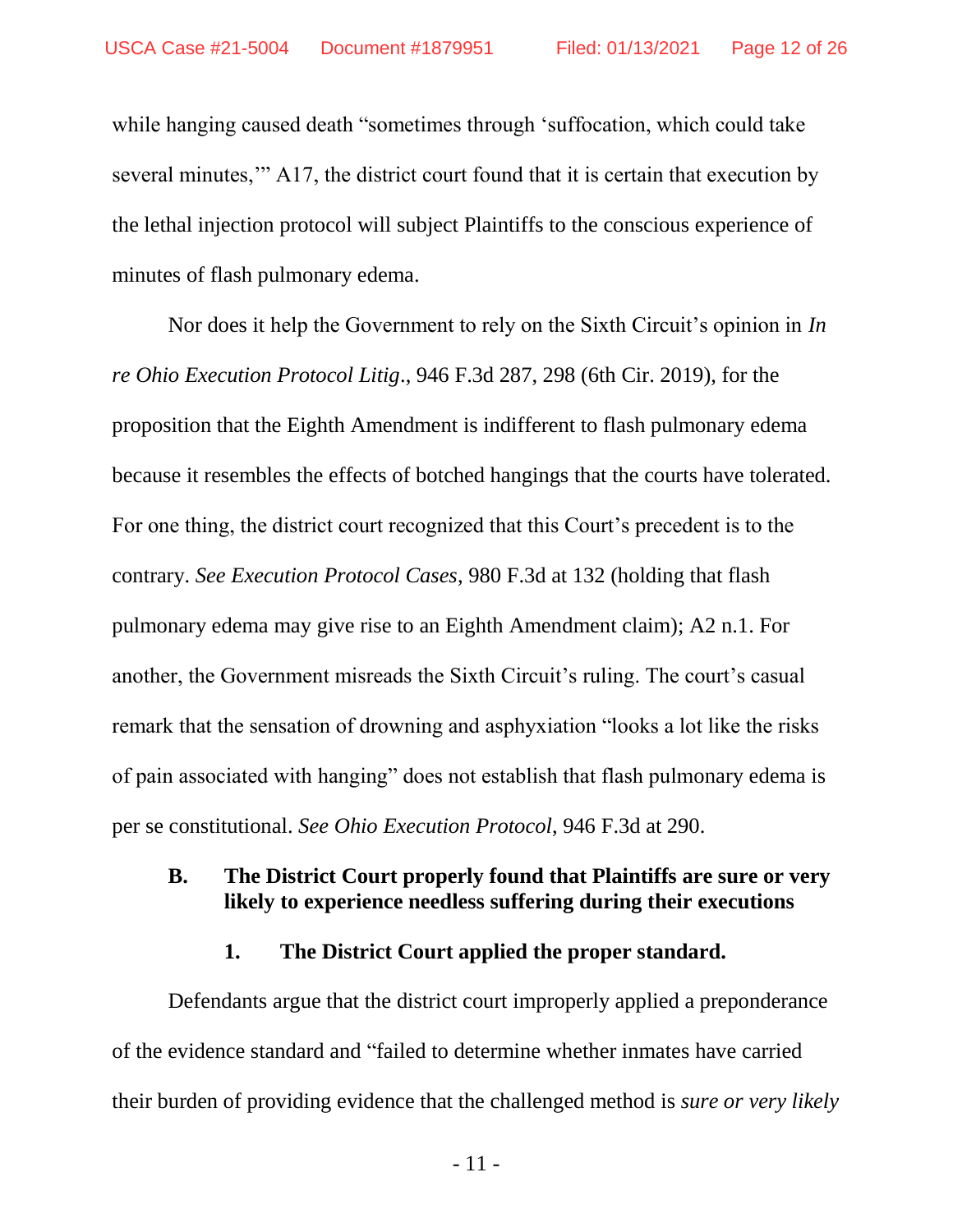to result in needless suffering." Mot. at 11-12, 13. To the contrary: the district court's opinion explicitly acknowledges that "[i]n order to succeed . . . Plaintiffs *must show* that execution under the 2019 Protocol presents a risk of severe pain that is 'sure or very likely to cause serious illness and needless suffering' . . . ." (quoting *Baze*, 553 U.S. at 49-50) (emphasis added).

In line with this standard, the court made explicit factual findings that Plaintiffs are sure or very likely to experience needless suffering. With respect to Mr. Higgs, the court found that "if his execution proceeds as scheduled—less than a month after his COVID-19 diagnosis—he *will suffer* flash pulmonary edema within one or two seconds of injection but before the pentobarbital reaches the brain and renders him unconscious." A16. With respect to Mr. Johnson, the court similarly held that "Johnson has demonstrated a substantial risk of serious harm." A18. For both Plaintiffs, the Court found that the duration of suffering would be more than just a brief moment of pain: Plaintiffs "*will suffer* the effects of flash pulmonary edema anywhere from thirty seconds to two-and-a-half minutes after injection." A16 (emphasis added). Moreover, the court found that "the risk of substantial suffering can be avoided by using one of Plaintiffs' proffered alternatives or by waiting several weeks to allow Plaintiffs to recover from a novel disease before executing them." A28. Thus, the district court properly applied the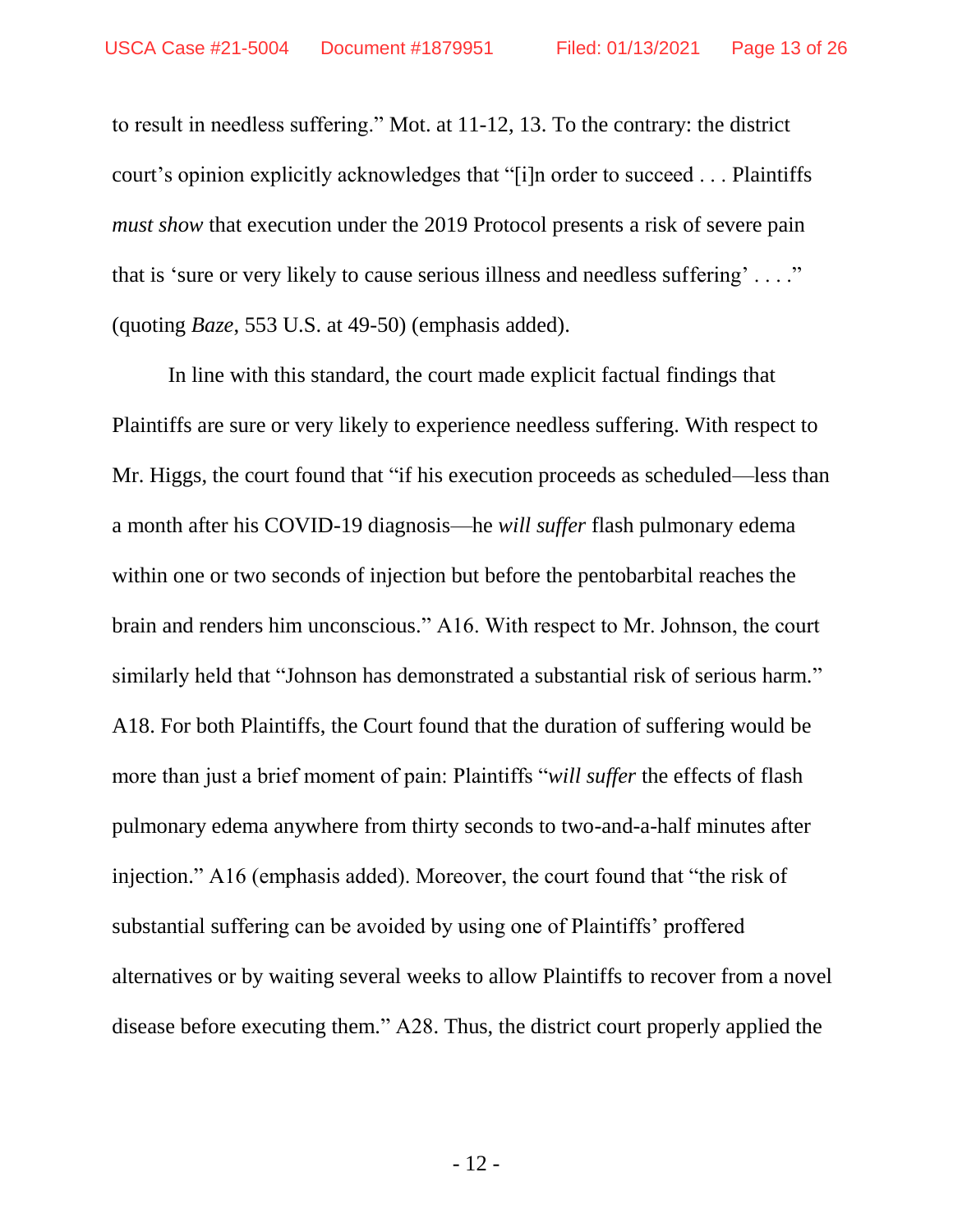standard from *Baze*, *Glossip*, and *Bucklew*, and it made factual findings that are not clearly erroneous.

# **2. Defendants do not meaningfully contest Plaintiffs' evidence that they are sure or very likely to experience needless suffering during execution as a result of their COVID-19 infections.**

Defendants claim that the mere fact that they have proffered "competing expert opinions" means that a district court "*could not* have found" that plaintiffs were likely to succeed on the merits. This argument is meritless for two reasons.

First, Defendants do not contest the underlying facts that entitle Plaintiffs to relief. None of Defendants' medical experts dispute Plaintiffs' diagnoses or symptoms, nor do they credibly undermine the proposition that Mr. Johnson and Mr. Higgs are consequently at greater risk of flash pulmonary edema during execution. "It is undisputed that both Higgs and Johnson have been diagnosed with COVID-19 and have been exhibiting symptoms consistent with that diagnosis, including shortness of breath, an unproductive cough, headaches, chills, fatigue, etc." A8. Importantly, Defendants' experts *do not dispute* that COVID-19 causes lung damage in a large majority of symptomatic patients. Indeed, studies that Dr. Locher cites in his declaration conclude that between 44.5% and 94.8% of *asymptomatic* COVID-19 patients had lung damage visible on a CT scan. *See* Dkt. #389, H'rg at 78; Dkt. #380-1 at ¶ 11 (Locher Decl.). Moreover, Dr. Locher does not dispute the research cited by Dr. Van Norman indicating that at least 79% of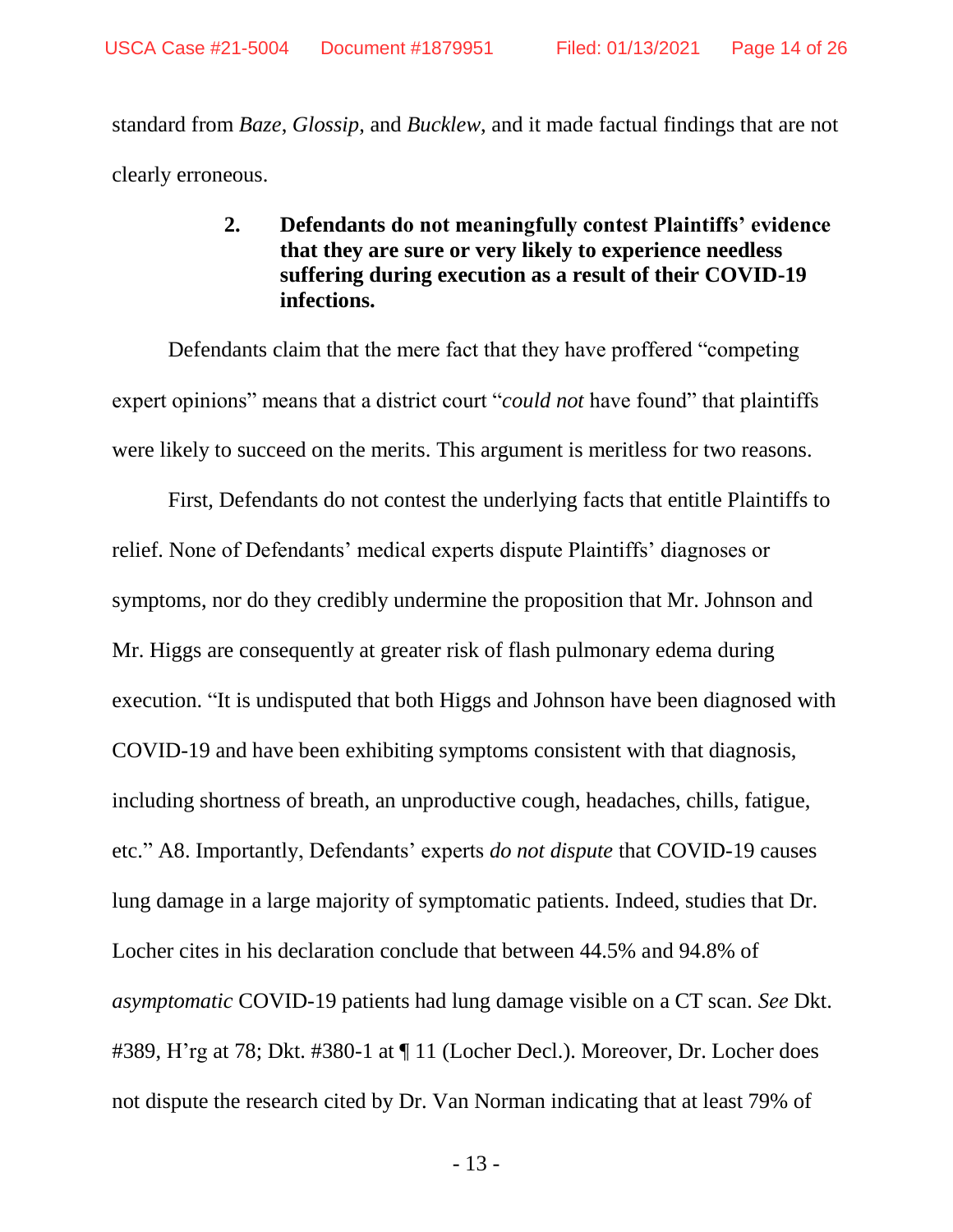*symptomatic* COVID-19 patients had lung damage. Dkt. #374-1 at 4.Taking only these uncontested facts, Mr. Johnson and Mr. Higgs face at least a 4 in 5 chance of experiencing significant lung damage as a result of their COVID-19 infections – hardly the "speculative" leap that Defendants describe. Mot. at 2, 13. With respect to Mr. Higgs, the district court found that a chest x-ray confirmed "extensive damage caused by COVID-19." A13. Further, lung damage persists after COVID-19 symptoms have subsided for at least several weeks and up to 90 days, another point that Defendants do not dispute. *See* A10, A31 n.13.

Defendants offer no substantive rebuttal to Plaintiffs' evidence that their COVID-19 infections will cause them to experience painful flash pulmonary edema quickly during their executions, and that they will experience flash pulmonary edema before pentobarbital reaches the brain. As the district court explained, "[i]t is further undisputed that Plaintiffs will suffer flash pulmonary edema as a result of the 2019 Protocol, 'a medical condition in which fluid rapidly accumulates in the lungs causing respiratory distress and sensation of drowning and asphyxiation.'" *Id.* The court explained that Dr. Van Norman testified that "[b]ecause pentobarbital is caustic, a high concentration dose will burn the alveolicapillary membrane in the lungs within a second or two of injection. A person with COVID-19 related lung damage will experience flash pulmonary edema before the pentobarbital reaches the brain." A11. None of Defendants' three experts offer a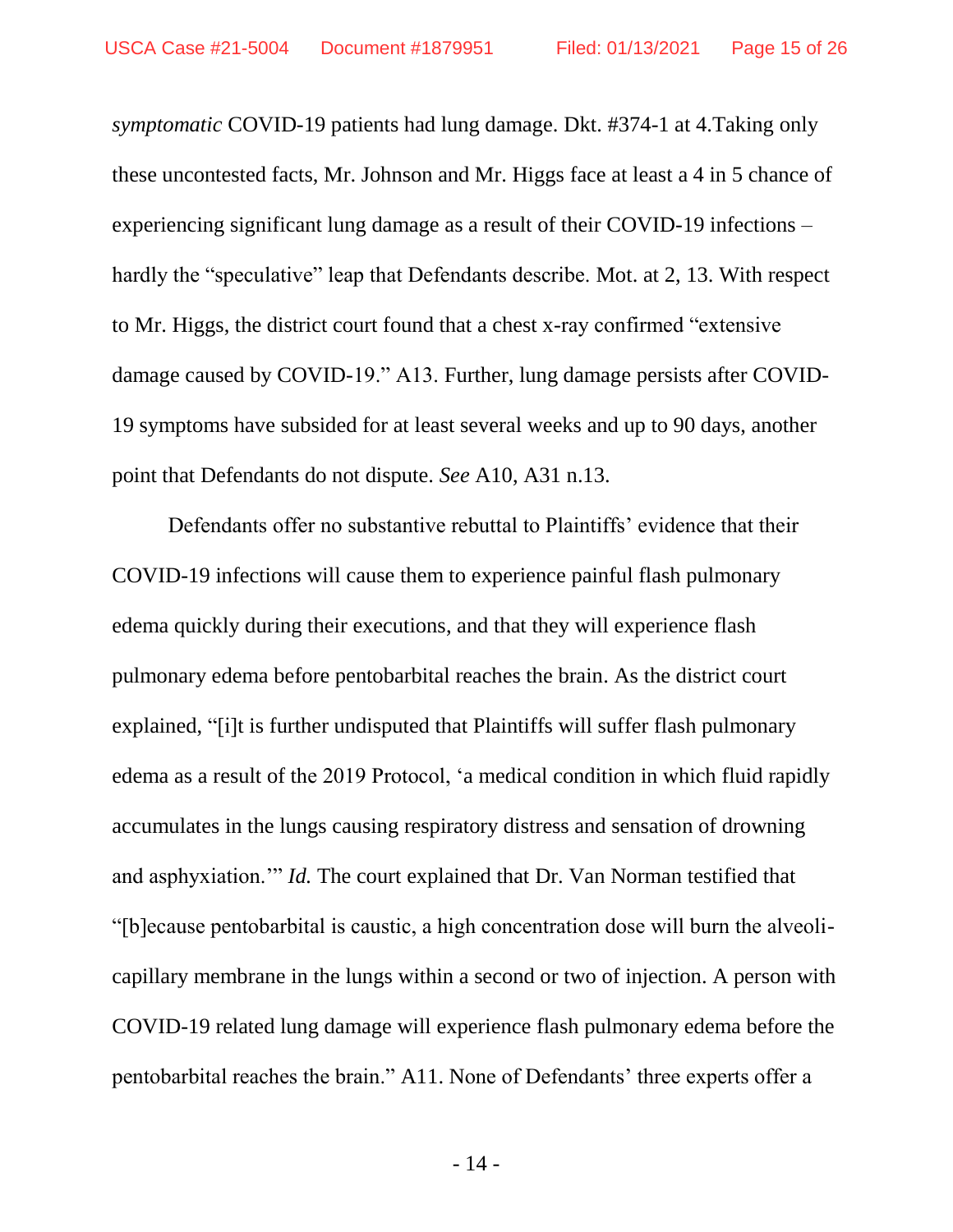competing explanation to refute the physiological mechanism that Dr. Van Norman describes.

Defendants contend that Plaintiffs' "expert opined for the first time, without citing any objective evidence for her opinion, that pulmonary edema will occur virtually instantaneously." Mot. at 12 (internal quotation marks and citation omitted). But Dr. Van Norman has consistently opined that flash pulmonary edema "develops within moments, even prior to peak barbiturate levels in the brain." Dkt. #249-1 at 4. Her testimony at the evidentiary hearing was consistent: it is her "expert opinion[] that [Plaintiffs] will experience pulmonary edema much earlier in the execution process" based on their lung damage from COVID-19. Dkt. #389, Hr'g at 181, and this would occur "within a second or two of the start of the injection," *id.* at 192.

Defendants fault Dr. Van Norman for failing to cite published research on the effect of lethal doses of pentobarbital in COVID-19 patients – research that would plainly be unethical. *See* Dkt. #389, H'rg at 153. While the Supreme Court has set a "high bar" for Eighth Amendment method of execution challenges, *Lee*, 140 S. Ct. at 2591, *Lee* cannot mean that Plaintiffs must conduct randomized controlled trials of lethal drugs in order to establish constitutional injury. In reaching her opinion, Dr. Van Norman relied instead on "scientific evidence that pentobarbital administration increases propensity for pulmonary edema and that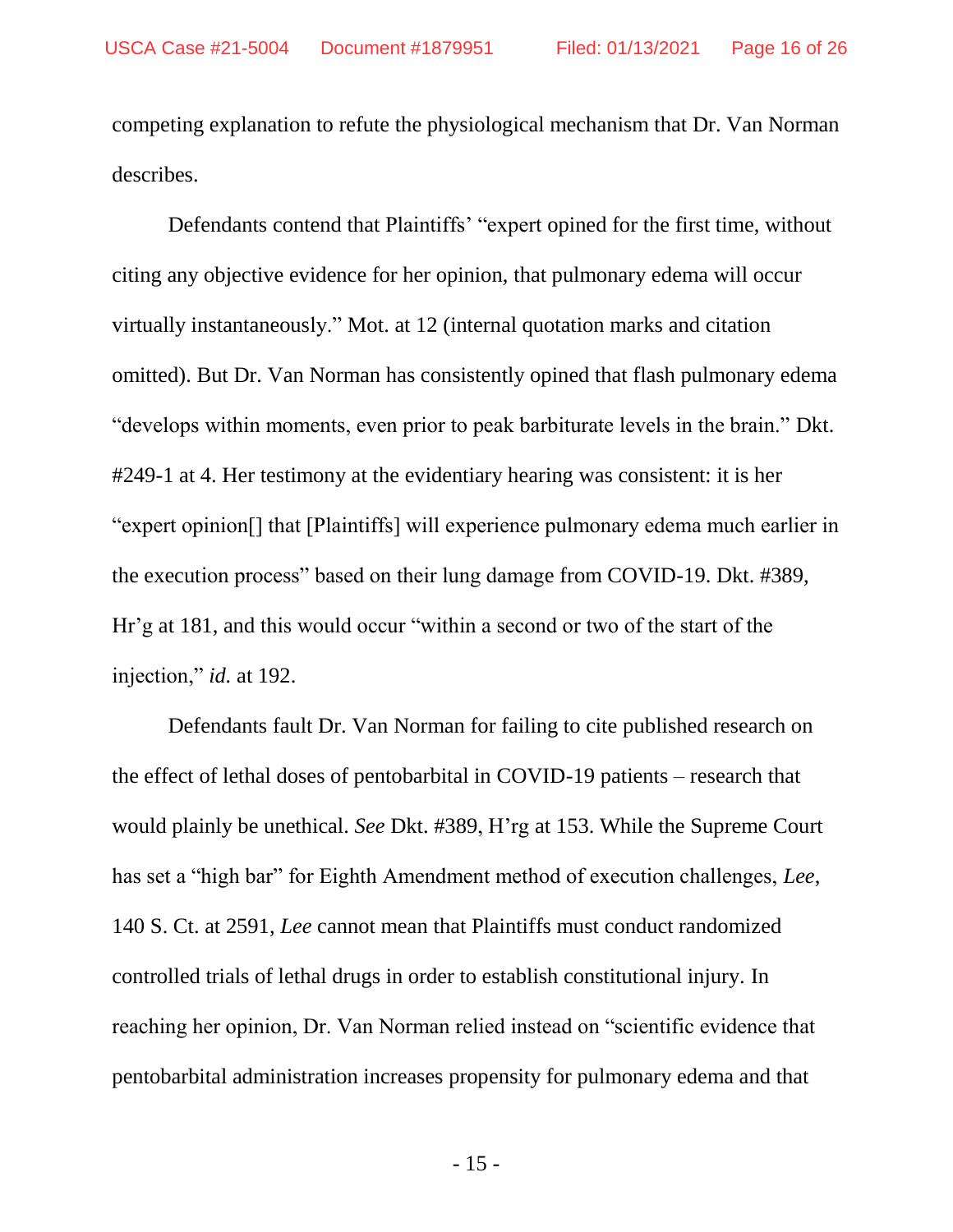pentobarbital potentiates the effects of other toxins in the lungs in doing so." Dkt. #389, Hrg. 153. Defendants did not meaningfully contest this scientific evidence, and the district court reasonably concluded that Mr. Johnson and Mr. Higgs will suffer painful flash pulmonary edema if they are executed with lung damage from COVID-19.

*Second*, Defendants fundamentally misread *Lee*, and the preliminary injunction standard, as barring relief whenever the Government offers *any* expert testimony at odds with the expert testimony offered by Plaintiffs. In *Lee*, however, the district court had not heard live testimony or evaluated the relative credibility of experts. In the order granting a preliminary injunction, the district court noted that it was "difficult to weigh competing scientific evidence at this relatively early stage." *Matter of Fed. Bureau of Prisons' Execution Protocol Cases*, 471 F. Supp. 3d 209, 219 (D.D.C. 2020), *vacated sub nom. Barr v. Lee*, 140 S. Ct. 2590. Defendants' overbroad reading of *Lee* – suggesting that *any* competing expert testimony is sufficient to defeat a preliminary injunction, even after an evidentiary hearing – is starkly at odds with ordinary civil practice. *See* Alan Wright & Arthur R. Miller, 11A Fed. Prac. & Proc. Civ. § 2949 (3d ed. 1998) (when a motion for a preliminary injunction "depends on resolving a factual conflict by assessing the credibility of opposing witnesses, it seems desirable to require that the determination be made on the basis of their demeanor during direct and cross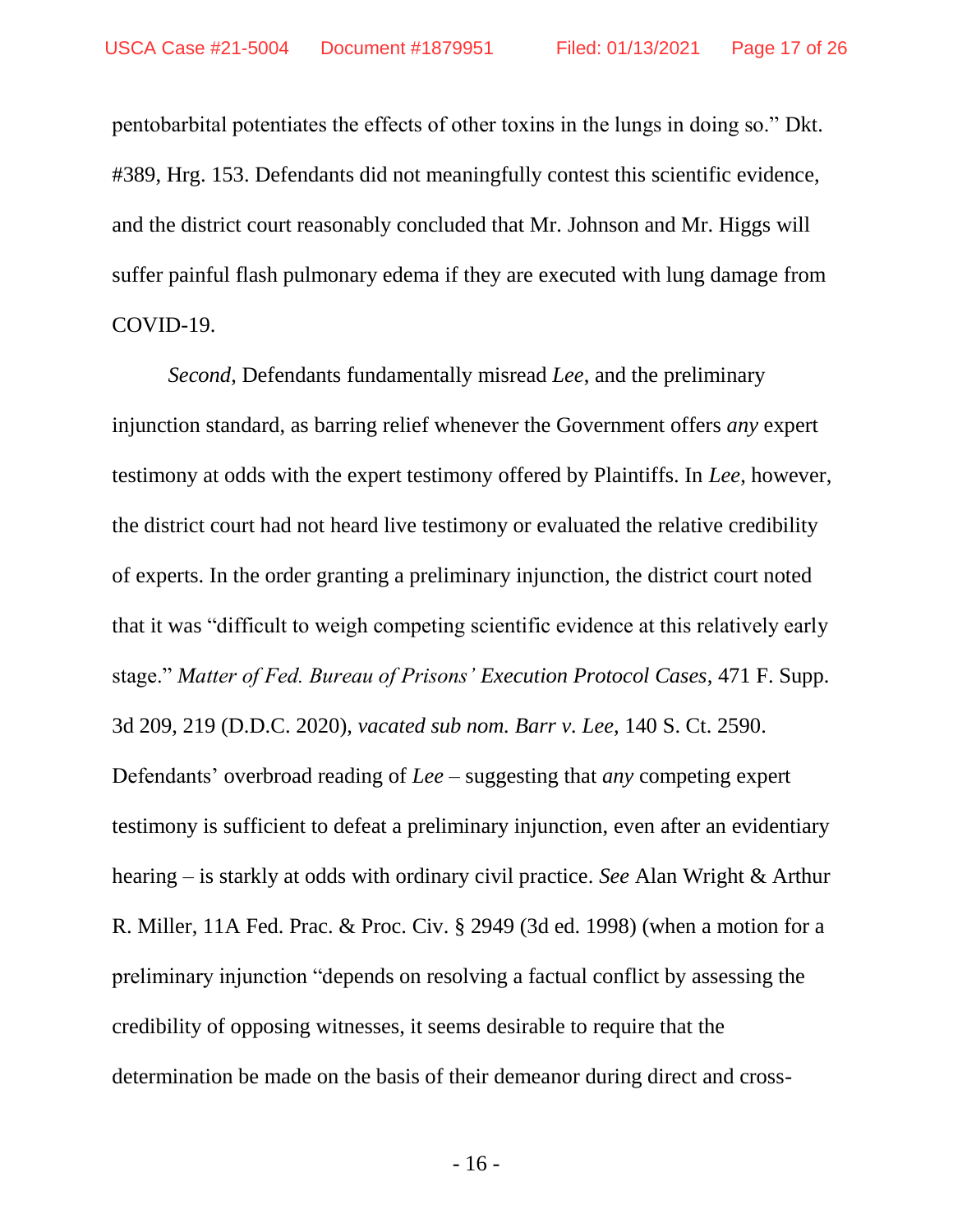examination, rather than on the respective plausibility of their affidavits."). Indeed, such a broad reading would effectively nullify the district court's power to hold a hearing to resolve factual disputes in a preliminary injunction posture as the court properly did here.

#### **C. Plaintiffs have pled known and available alternatives that would substantially reduce the risk of harm**

The Government next argues that the district court wrongly credited two alternative methods of execution: the administration of a pre-execution analgesic such as fentanyl or morphine, and the use of the firing squad. Mot. at 18-20. Missing from the Government's motion is an acknowledgment of Plaintiffs' modest burden. "[A]n inmate who contends that a particular method of execution is very likely to cause him severe pain should ordinarily be able to plead some alternative method of execution that would significantly reduce the risk of severe pain." *Bucklew*, 139 S. Ct. at 1136 (Kavanaugh, J., concurring). The Court in *Bucklew* perceived "little likelihood that an inmate facing a serious risk of pain will be unable to identify an available alternative." *Id.* at 1128-29.

Both of the court-endorsed alternatives are sufficient to sustain Plaintiffs' claim: the district court correctly held that both are feasible, readily implemented, and would significantly reduce the risk of serious pain. A23-A24 (citing *Bucklew* and *Glossip v. Gross*, 576 U.S. 863 (2015)). The first such method – a preexecution opioid – has already been upheld by this Court as an alternative that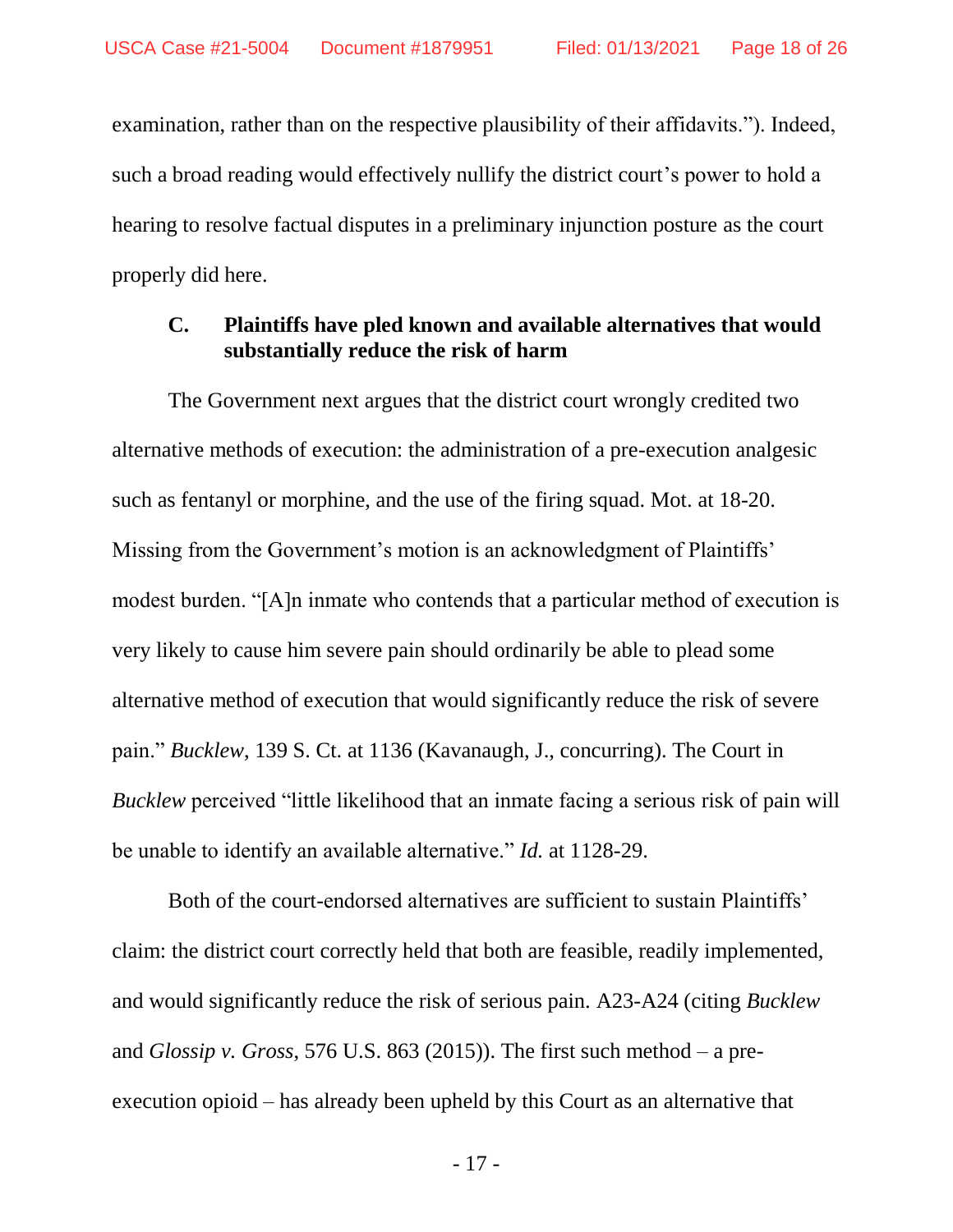would "readily" avoid the conscious experience of flash pulmonary edema by simply "administering a widely available analgesic first." *In re Federal Bureau of Prisons' Execution Protocol Cases*, 980 F.3d at 133.

The Government nevertheless insists that the Court upheld the opioid alternative only at the pleading stage, and did not decide whether a plaintiff "can ultimately succeed" by establishing that the proposed alternative "would be as effective and humane as the [government's] existing" drug protocol. Mot. at 19 (quoting *Bucklew*, 139 S. Ct. at 1130). But the district court itself made such a finding on the record before it. The court assessed the magnitude of harm presented by the 2019 Protocol as applied to prisoners with COVID-damaged lungs, and it concluded that the addition of a pre-execution analgesic "is likely to be as effective as it is easily and quickly administered." A23 (citing *Bucklew*, 139 S. Ct. at 1129). The district court reached that finding by relying on the analysis of pharmacologist Dr. Craig Stevens, *id.* at 21, who explained that morphine and fentanyl are commercially available and would effectively provide anesthesia to prevent the pain and suffering from the lethal dose of pentobarbital." Dkt. #25 at ¶¶ 14-16. Those finding are not clearly erroneous.

Equally off-base is the Government's argument that no state has ever used the method. Nebraska recently carried out an execution using fentanyl in order to reduce the risk of pain rather than to bring about death. A22; *see also* Dkt. #135 at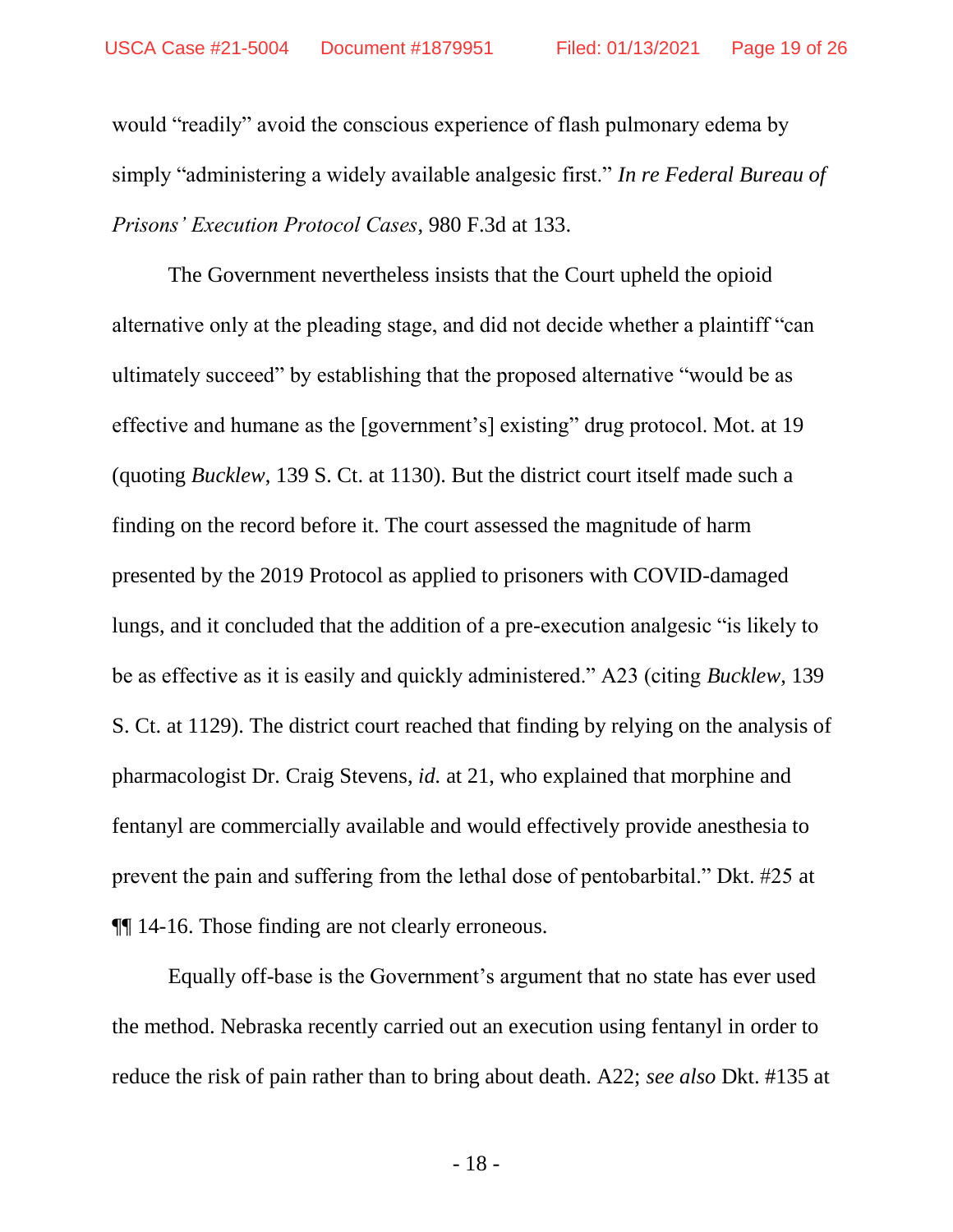15 (district court observing that "*the parties agree* that Nebraska recently used a pre-dose of fentanyl for the precise purpose of reducing the risk of serious pain during an execution.") (emphasis added). Even though Nebraska's multiple-drug protocol is not identical to the Government's, in both instances the executioner is able to administer fentanyl to reduce the risk of pain from another drug. Such use of an opioid, then, is neither "novel" nor "untested" as the Government urges. Even to this date, the Government has presented no evidence to contradict Dr. Stevens' analysis.

The Government fares no better arguing against the firing squad, which it perceives as more "primitive" than drowning the prisoner to death. Mot. at 21. Based on the evidence before it, the district court found that the firing squad would "significantly reduce the risk of severe pain" in comparison to the 2019 Protocol when applied to Plaintiffs. A24. The Government argues that the prisoner would suffer severe pain for only "8-10 seconds" after being shot by a firing squad, but the district court found that Plaintiffs would consciously suffer the excruciating experience of drowning for as long as two-and-a-half minutes or more. A11.

## **II. THE BALANCE OF EQUITIES FAVORS LEAVING THE PRELIMINARY INJUNCTION INTACT**

Plaintiffs have established irreparable harm based on the evidence duly credited by the district court. "Without injunctive relief," the court observed, "Plaintiffs would be subjected to an excruciating death in a manner that is likely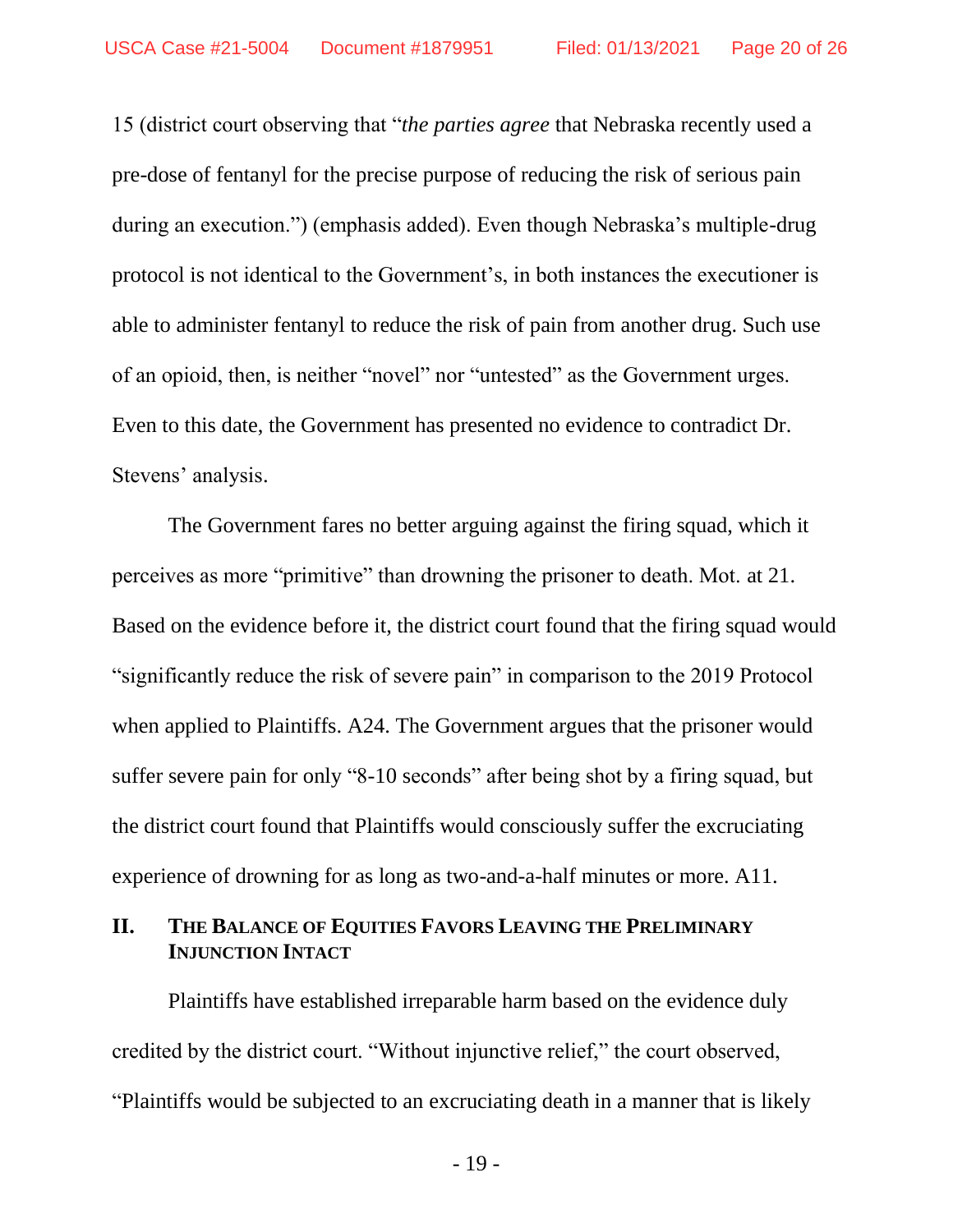unconstitutional." A27-A28. The Government disagrees with the district court's findings but without asserting, let alone establishing, clear error. Mot. at 21-22. There is no question that a prospective violation of a constitutional right amounts to an irreparable injury for purposes of equitable relief. *See Karem v. Trump*, 960 F.3d 656, 667 (D.C. Cir. 2020); *Gordon v. Holder*, 721 F.3d 638, 653 (D.C. Cir. 2013).

The Government also mischaracterize the injunction when claiming irreparable harm of its own. It complains that the district court has "affirmatively proscrib[ed] a party's behavior before adjudicating its rights," and the Government "will be unable to carry out a sentence of death in a timely manner." Mot. at 21-22. These contentions are overstated. The Government is free to execute Mr. Johnson and Mr. Higgs as scheduled if it first administers a pain-preventing opioid before the pentobarbital or enlists a firing squad from among the Government's abundant resources. A21-A26. Alternatively, the Government may seek to execute Plaintiffs with the as-written 2019 Protocol after March 16, 2021 – at which point Plaintiffs' lungs are likely to have been restored to their pre-COVID state, and when the Court will require Plaintiffs to offer "*demonstrated* evidence of continued lung damage from COVID-19" in order for a new injunction to issue. A31 & n.13 (emphasis in original). At no point, however, does the Government explain its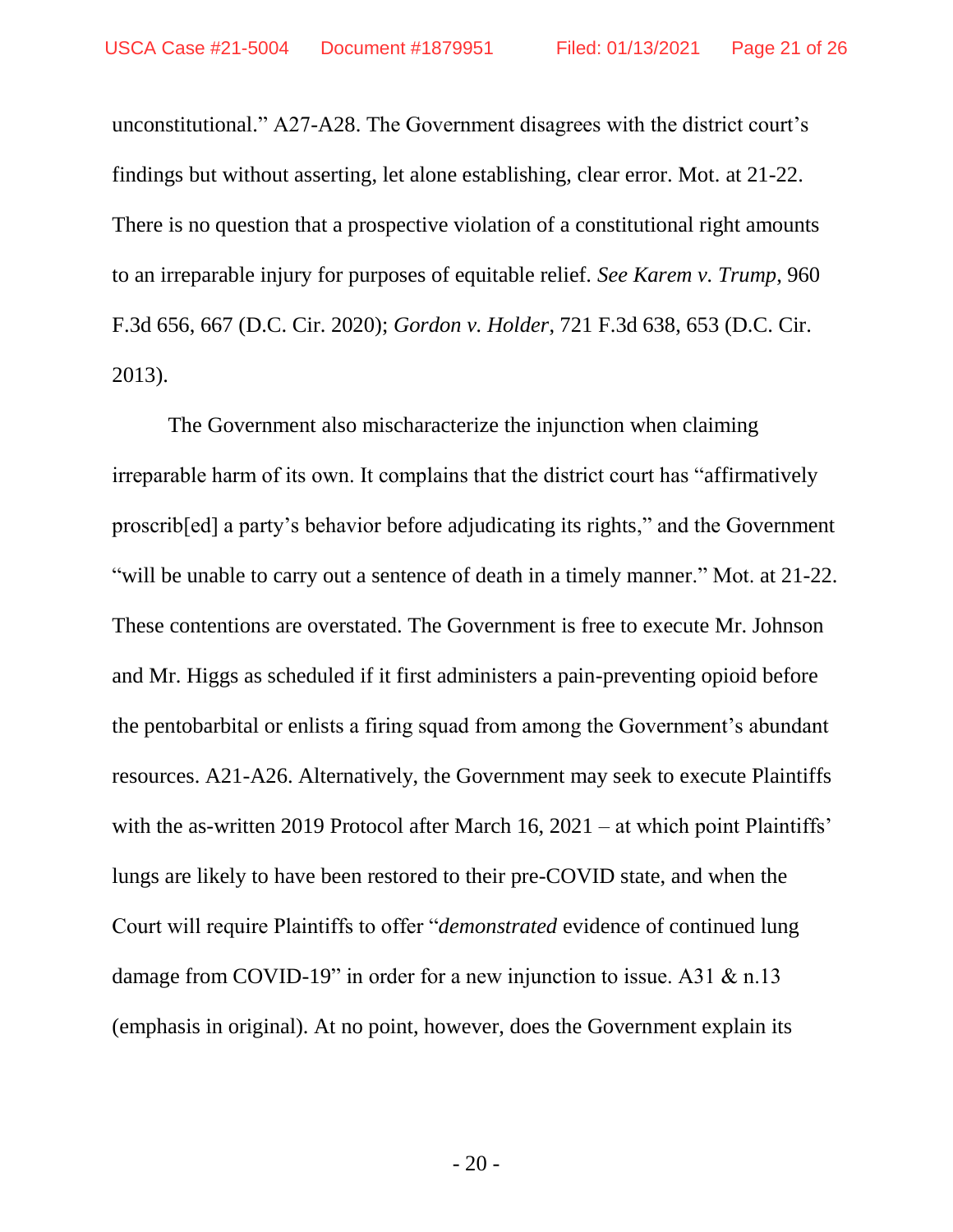purportedly compelling interest to execute Plaintiffs now. *See* A29 ("[T]he court sees no reason why this execution *must* proceed this week.").

The public interest lies in ensuring that agencies act in accordance with the Constitution and federal law. *See League of Women Voters of U.S. v. Newby*, 838 F.3d 1, 12 (D.C. Cir. 2016). In the capital punishment context, "the public's interest in seeing justice done lies not only in carrying out the sentence imposed years ago but also in the lawful process leading to possible execution." *Montgomery v. Barr*, No. 20-3261, 2020 WL 6799140, at \*11 (D.D.C. Nov. 19, 2020). When the government decides to take a life, the public interest demands that it do so in a considered and deliberate manner. The seriousness of a person's offenses does not alter that analysis. Here, the Government has no legitimate interest in carrying out Plaintiffs' executions before they have recovered from COVID-19 and while lung damage from their infection will subject them to unnecessary suffering in violation of the Eighth Amendment.

The Government contends that even a brief stay is unwarranted because some of the victims' relatives plan to travel to Terre Haute today. Mot. 22. But the circumstances at hand are a direct result of the Government's failure to protect the prisoners in its care, less than a month before their scheduled executions, against a serious and often deadly disease. Indeed, Mr. Higgs first alerted the district court to the aggravating effects a COVID-19 infection would have on the 2019 Protocol in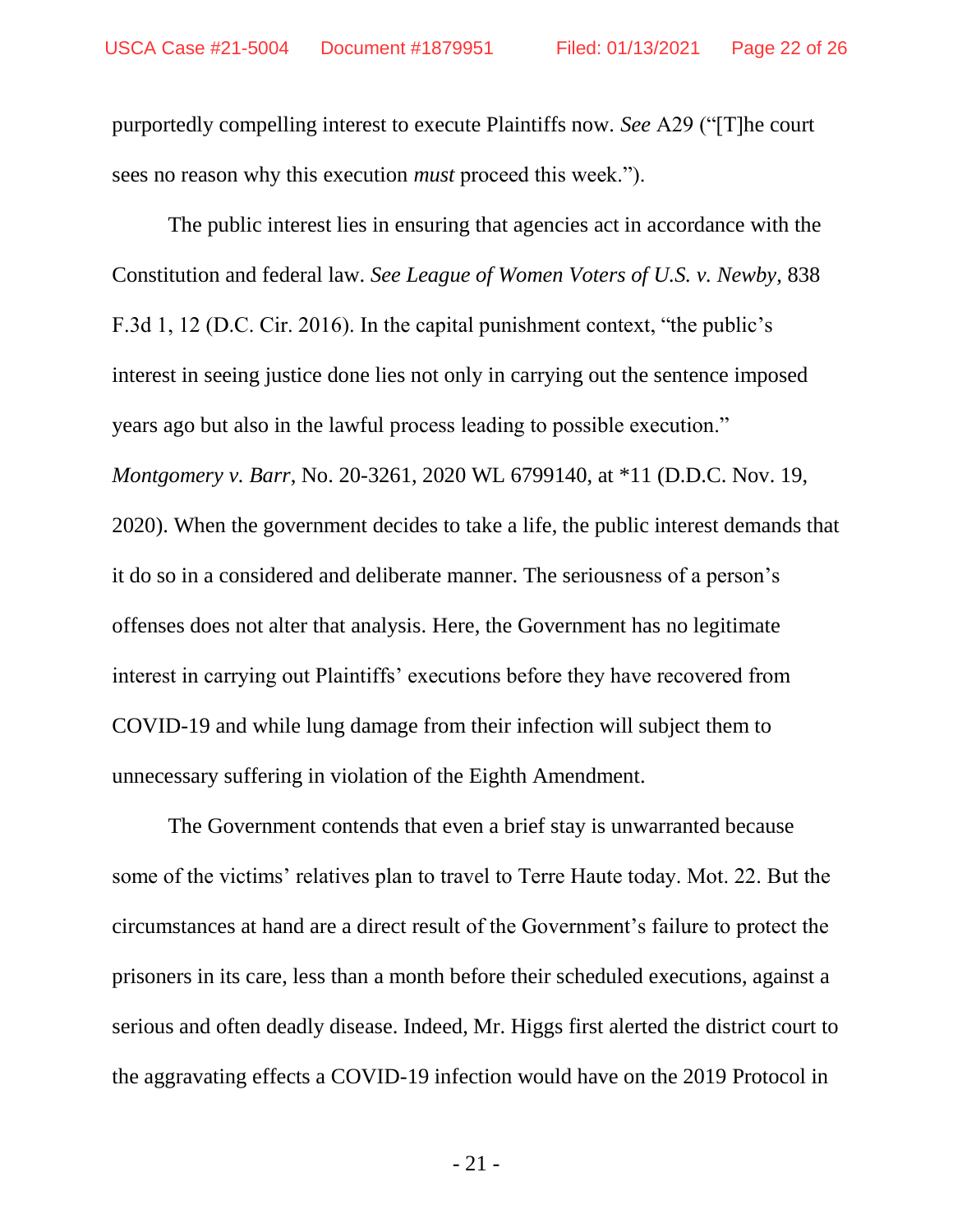September, before his and Mr. Johnson's execution dates were even set. *See* Dkt. #229-1, 330. In response, the Government belittled Mr. Higgs's concerns about contracting COVID-19 and "assured the [district] court," A2, as recently as November, that adequate procedures were in place to "prevent the further introduction and spread of COVID-19 within its facilities," Dkt. #306-1 at 10 n.3. That has proved false. *See, e.g.*, *Smith v. Barr*, 2021 WL 71168, at \*2 (S.D. Ind. Jan. 7, 2021) (noting that 657 prisoners and 70 staff members tested positive for COVID-19 between December 8, 2020, and January 7, 2021). In light of the Government's own contributing conduct as well as its previous "suspen[sion] [of] federal executions for over seventeen years," "the government has not shown that it would be significantly burdened by staying these two executions for several more weeks until Plaintiffs have recovered from COVID-19." A29.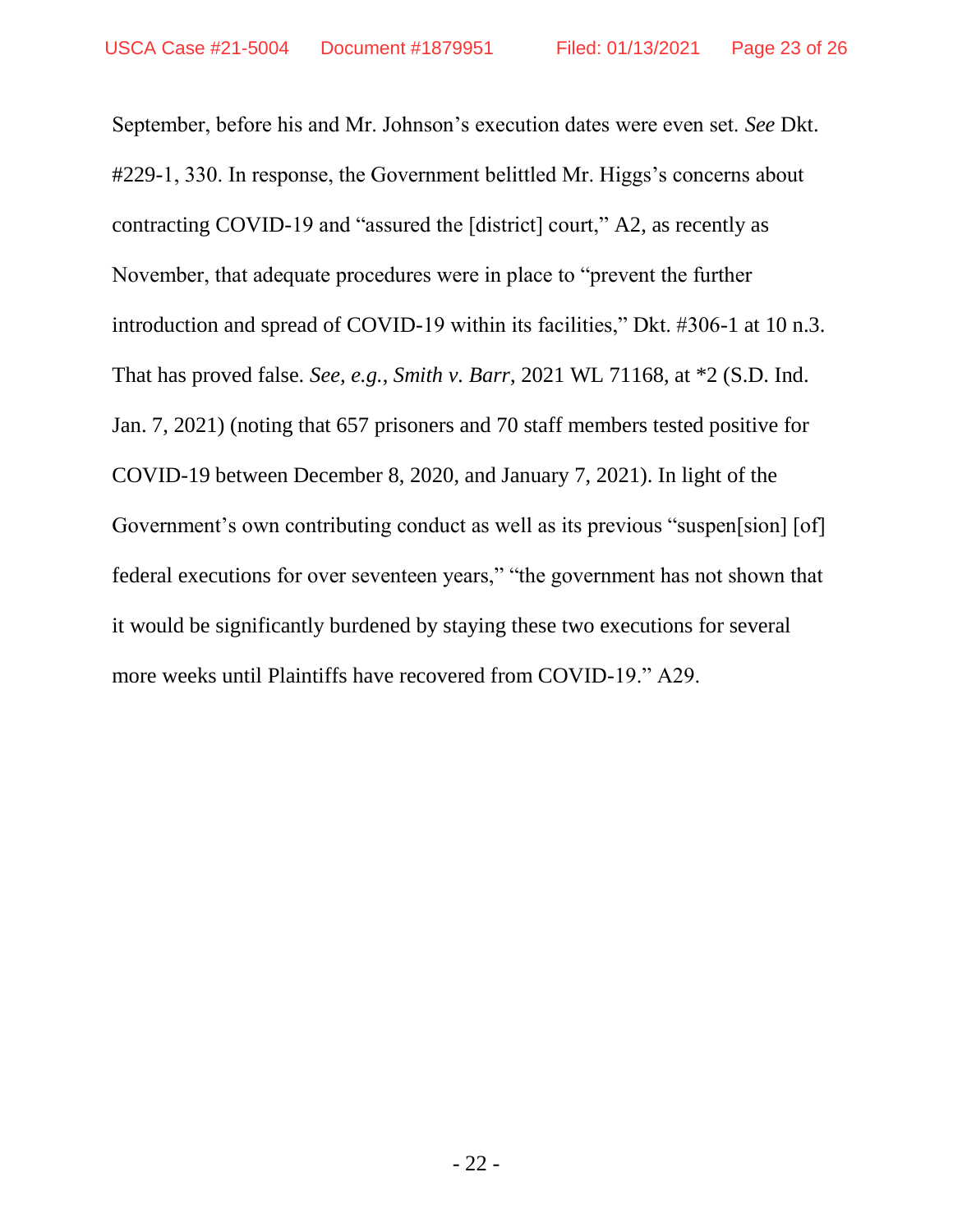# **CONCLUSION**

The motion should be denied.

Respectfully submitted,

DONALD P. SALZMAN SKADDEN, ARPS, SLATE, MEAGHER & FLOM LLP 1440 New York Avenue N.W. Washington, DC 20005-2111 (202) 371-7983 Donald.Salzman@skadden.com

Alexander C. Drylewski One Manhattan West New York, NY 10001 (212) 735-3278 Alexander.Drylewski@skadden.com

*Counsel for Corey Johnson*

/S/ SHAWN NOLAN SHAWN NOLAN ALEX KURSMAN FEDERAL COMMUNITY DEFENDER OFFICE, E.D. PA. 601 Walnut Street, Suite 545 West Philadelphia, PA 19106 (215) 928-0520 shawn\_nolan@fd.org alex\_kursman@fd.org

*Counsel for Dustin Higgs*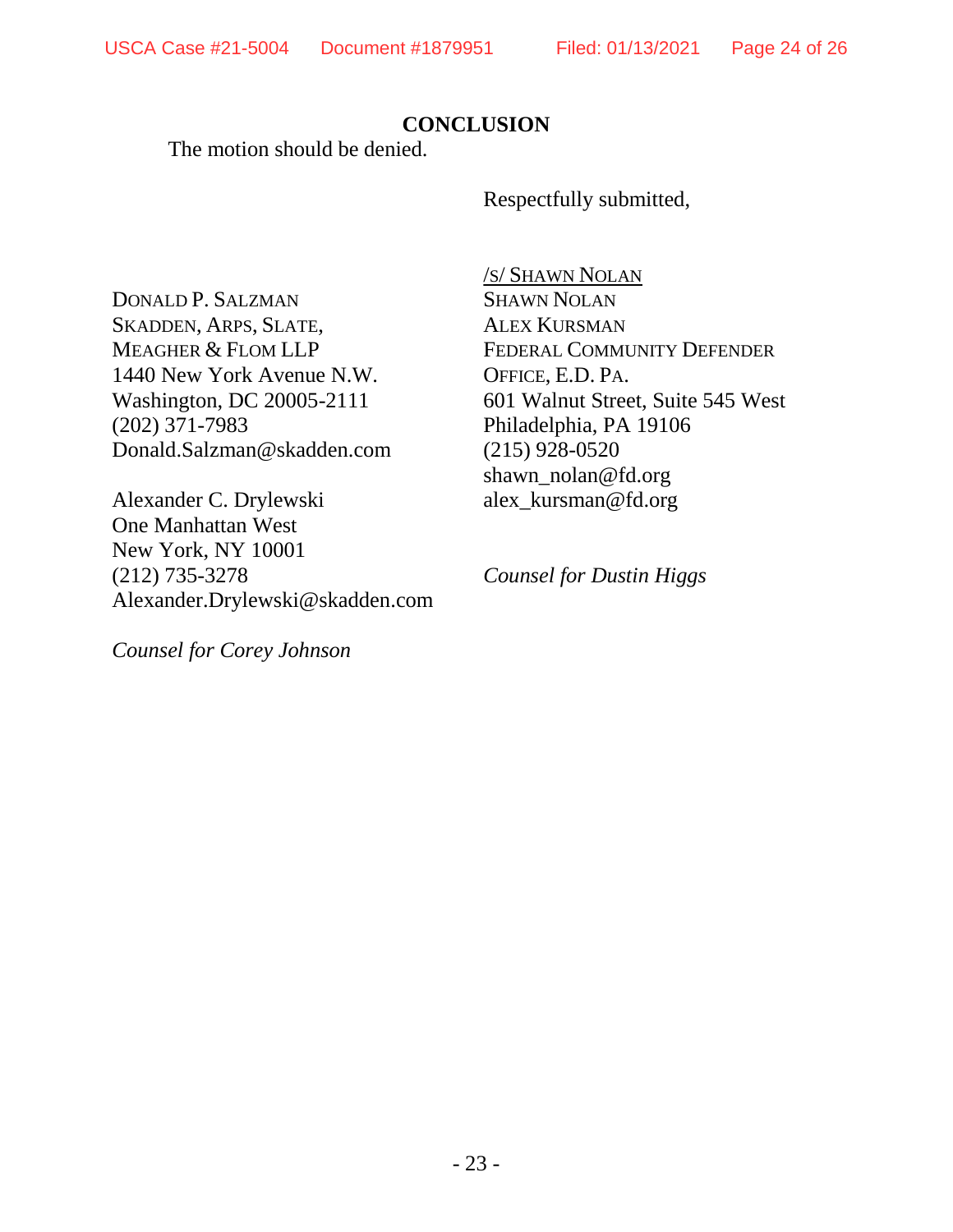#### **CERTIFICATE OF COMPLIANCE**

Pursuant to Fed. R. App. P.  $32(g)(1)$ , the undersigned hereby certifies that this brief complies with the type-volume limitation of Fed. R. App. P.  $27(d)(2)(A)$ .

1. Exclusive of the exempted portions of the brief, as provided in Fed. R.

App. P. 32(f), the brief contains 5152 words.

2. The brief has been prepared in proportionally spaced typeface using

Microsoft Word 365 in 14-point Times New Roman font. As permitted by Fed. R.

App. P.  $32(g)(1)$ , the undersigned has relied upon the word count feature of this

word processing system in preparing this certificate.

/s/ Shawn Nolan SHAWN NOLAN

January 13, 2021